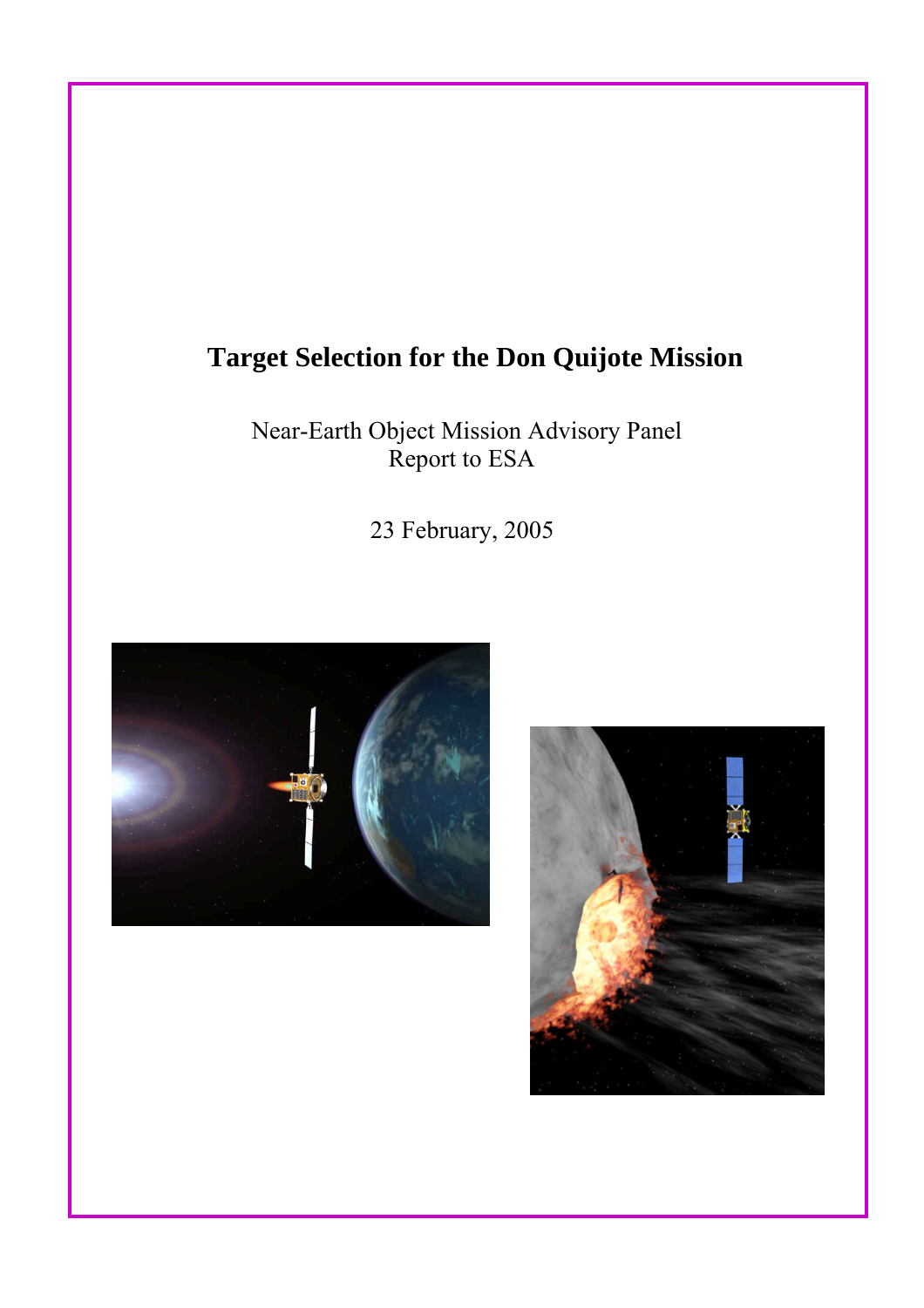## **The Near-Earth Object Mission Advisory Panel (NEOMAP)**

- Dr. A. W. Harris, German Aerospace Center (DLR) Institute of Planetary Research, Berlin, D (Chair)
- Dr. W. Benz, Physikaliches Institut, Universität Bern, CH
- Dr. A. Fitzsimmons, Astrophysics & Planetary Science Division, The Queen's University Belfast, UK
- Dr. S. F. Green, Planetary and Space Sciences Research Institute, The Open University, UK
- Dr. P. Michel, Observatoire de la Côte d'Azur/CNRS, F
- Dr. G. B. Valsecchi, INAF-IASF, Roma, I

ESA NEOMAP Technical Officer: Mr. A. Galvez, ESA Advanced Concepts Team

Front page picture credits

Deimos Space, ESA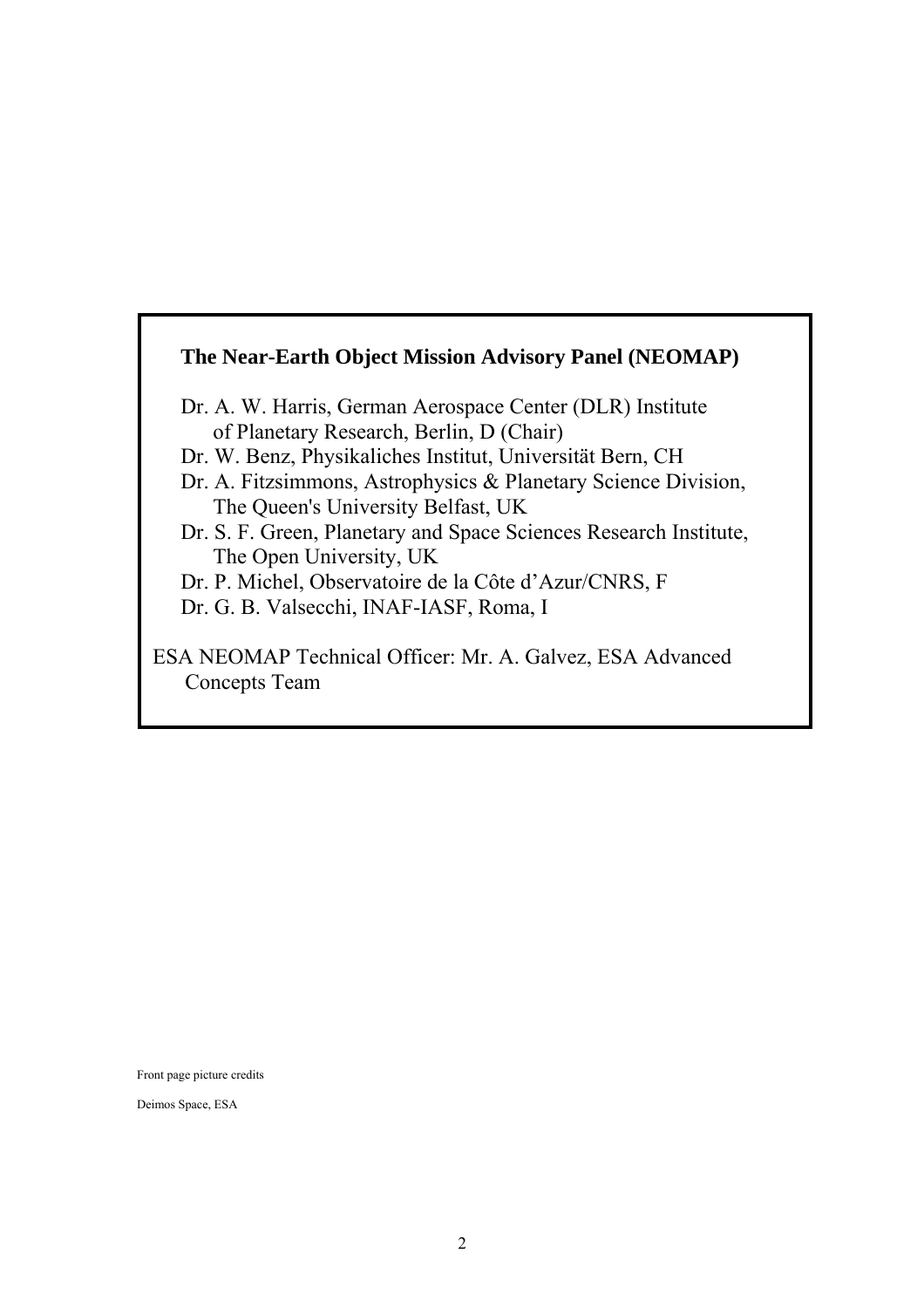## **Table of Contents**

|    | Glossary of Frequently Used Technical Terms and Acronyms                    | $\overline{4}$ |
|----|-----------------------------------------------------------------------------|----------------|
| 1. | Introduction                                                                | 5              |
| 2. | Mission-Relevant NEO Characteristics                                        | 7              |
| 3. | NEO Characteristics: Requirements/Preferences for the Don Quijote Target 11 |                |
| 4. | <b>Target Selection</b>                                                     | 20             |
| 5. | Mitigation-Relevant Science Return                                          | 21             |
|    |                                                                             |                |
|    | References                                                                  | 24             |
|    | Acknowledgements                                                            | 24             |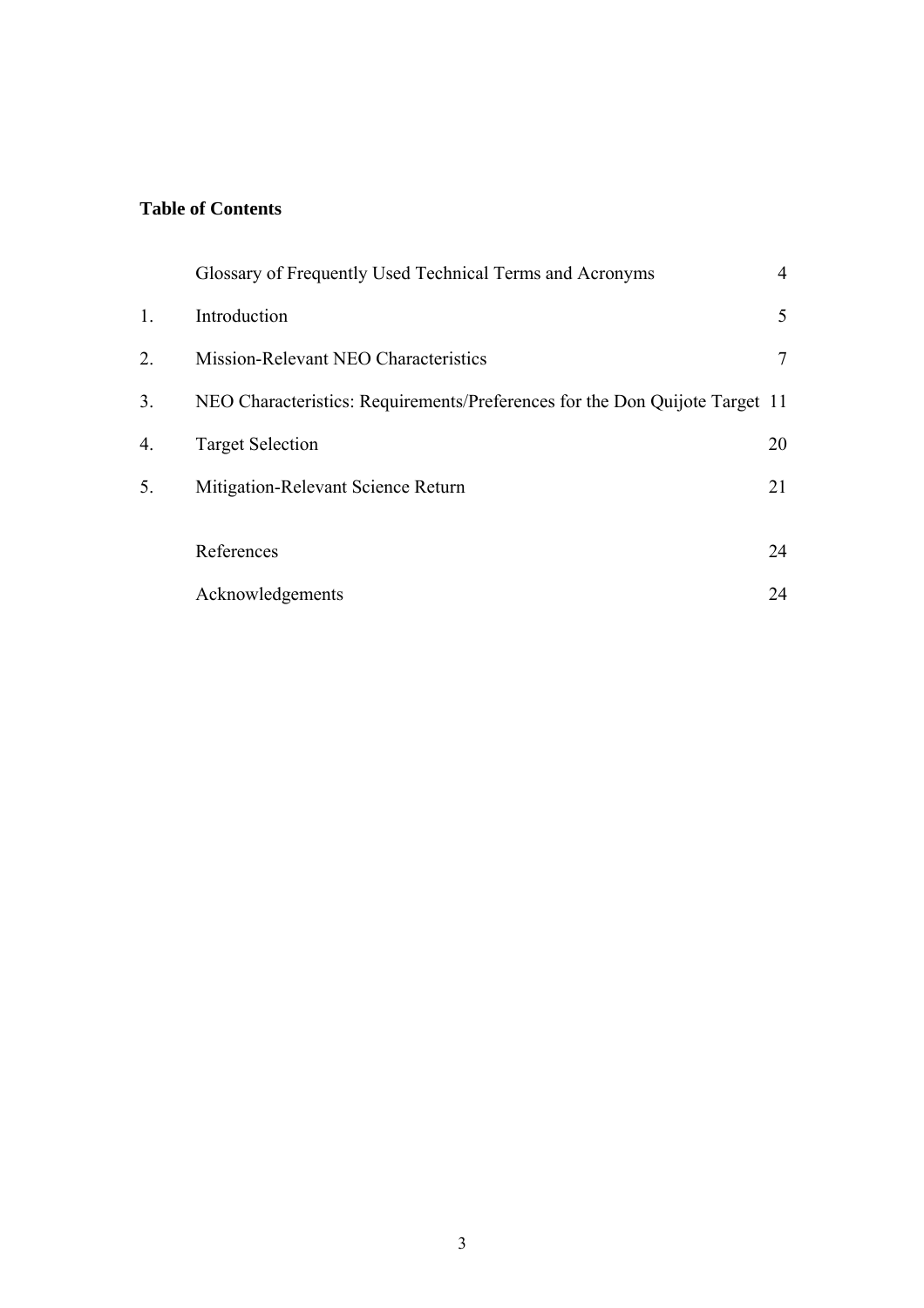## **Glossary of Frequently Used Technical Terms and Acronyms**

| <b>Albedo</b>      | Measure of the reflectivity of an object's surface.                                                                                                                                                                                                                                                                                                                           |  |  |  |  |  |
|--------------------|-------------------------------------------------------------------------------------------------------------------------------------------------------------------------------------------------------------------------------------------------------------------------------------------------------------------------------------------------------------------------------|--|--|--|--|--|
| Amor               | Near-Earth asteroid with orbit having perihelion distance in the<br>range $1.017 - 1.3$ AU that therefore does not cross the Earth's<br>orbit at the present time.                                                                                                                                                                                                            |  |  |  |  |  |
| <b>Apollo</b>      | Near-Earth asteroid with orbit having perihelion distance less<br>than the Earth's aphelion distance $(1.017 \text{ AU})$ and semi-major<br>axis greater than 1.0 AU.                                                                                                                                                                                                         |  |  |  |  |  |
| Aten               | Near-Earth asteroid having semi-major axis less than 1.0 AU<br>and aphelion distance greater than the Earth's perihelion<br>distance $(0.983 \text{ AU})$ .                                                                                                                                                                                                                   |  |  |  |  |  |
| <b>AU</b>          | Astronomical Unit: mean Earth - Sun distance.                                                                                                                                                                                                                                                                                                                                 |  |  |  |  |  |
| H magnitude        | Absolute magnitude: the visual $(V)$ magnitude an observer<br>would record if the asteroid were at a distance of 1 AU from<br>the observer and the Sun, and at zero phase angle (note: H is<br>measured on a logarithmic scale such that the numerical value<br>of H decreases with increasing brightness. H can be used as a<br>rough indicator of the size of an asteroid). |  |  |  |  |  |
| <b>IEO</b>         | Inner-Earth Object: has an orbit entirely within the Earth's.                                                                                                                                                                                                                                                                                                                 |  |  |  |  |  |
| <b>MOID</b>        | Minimum Orbit Intersection Distance (with respect to the<br>Earth's orbit in the context of near-Earth objects).                                                                                                                                                                                                                                                              |  |  |  |  |  |
| <b>NEA</b>         | Near-Earth Asteroid: see NEO.                                                                                                                                                                                                                                                                                                                                                 |  |  |  |  |  |
| <b>NEO</b>         | Near-Earth Object: asteroid or comet in an orbit with perihelion<br>distance less than 1.3 AU, i.e., that allows it to enter the Earth's<br>neighbourhood.                                                                                                                                                                                                                    |  |  |  |  |  |
| <b>Phase angle</b> | The angle between the directions to the observer and the Sun,<br>as measured from the object being observed (e.g. $0^\circ$ , $90^\circ$ , $180^\circ$ )<br>for the full, half, new Moon, respectively).                                                                                                                                                                      |  |  |  |  |  |
| <b>PHO</b>         | Potentially Hazardous Object: asteroids and comets with a<br>MOID of 0.05 AU or less and an absolute magnitude of $H =$<br>22.0 or less (i.e. diameter $\sim$ 150 m or more).                                                                                                                                                                                                 |  |  |  |  |  |
| <b>Regolith</b>    | Surface layer of fragmented rocky debris.                                                                                                                                                                                                                                                                                                                                     |  |  |  |  |  |
| V magnitude        | Measure of the visual brightness of a celestial object. The<br>magnitude scale is logarithmic: a factor of 100 in brightness is<br>equivalent to a magnitude difference of 5. The numerical value<br>of the V magnitude decreases with increasing brightness. The<br>letter V refers to a standard photometric filter centred at a<br>wavelength of $0.55 \mu m$ .            |  |  |  |  |  |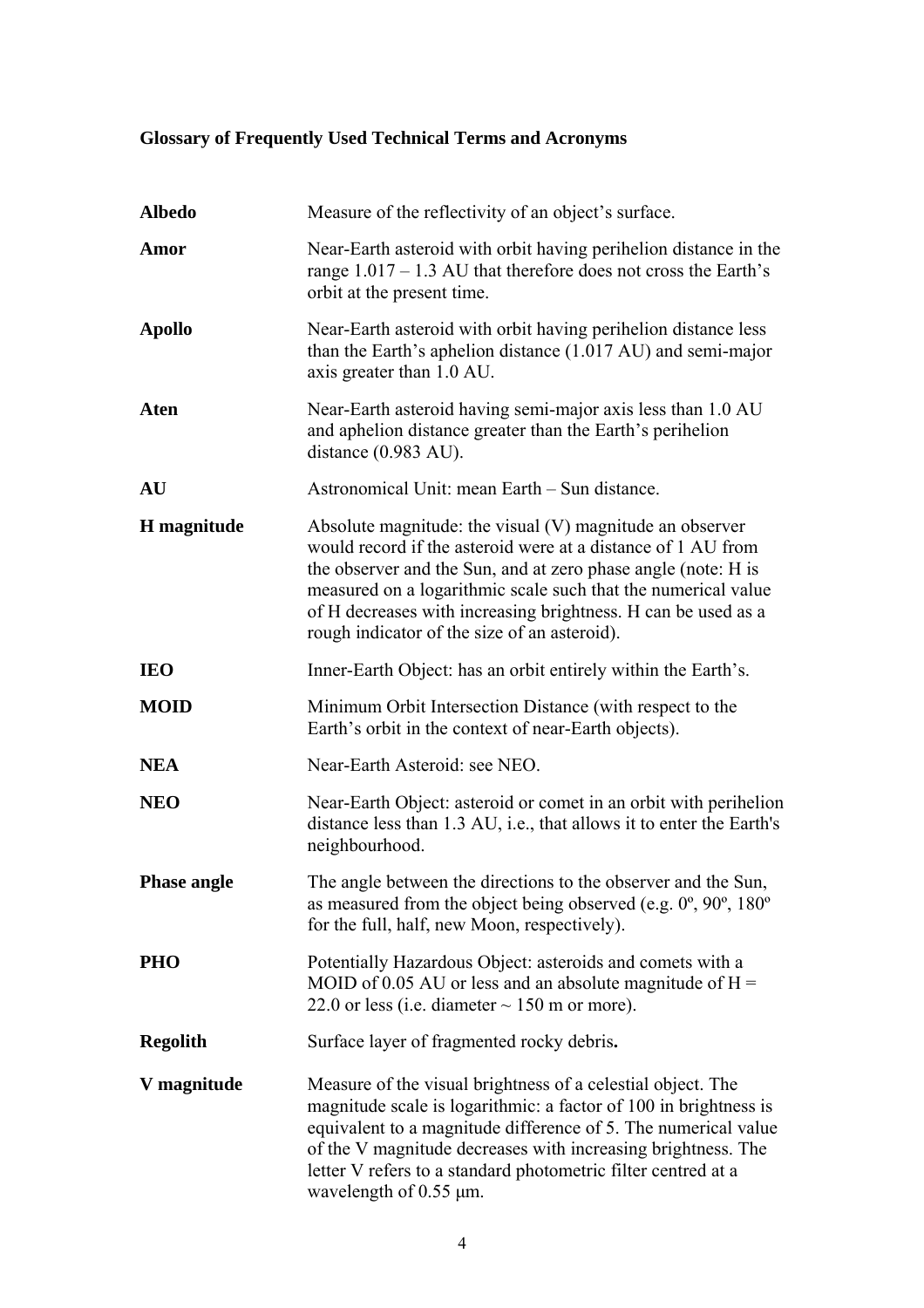#### **1. Introduction**

The primary source of near-Earth objects (NEOs) is the main asteroid belt between the orbits of Mars and Jupiter. Since the epoch of planetary formation collisions between objects in the main belt have given rise to a very broad distribution of sizes. The largest asteroid in the main belt is (1) Ceres with a diameter of about 950 km. Ceres is probably an example of a primordial body that has remained largely unaltered since the time of planet formation 4.5 billion years ago. However, most bodies in the main belt are thought to be collisional fragments with sizes ranging from hundreds of kilometres down to pebble-sized objects and dust grains.

The strong gravitational fields of Jupiter and Saturn can perturb the orbits of small asteroids in the main belt and increase their eccentricity until they cross the orbits of one or more of the inner planets. Asteroids that can come close to the Earth's orbit are called near-Earth asteroids (NEAs) and are traditionally classed by astronomers in three groups according to their orbital parameters, named after the archetypal members of each group (Table 1.1).

| <b>Name</b>                        | <b>Description</b>                                     |
|------------------------------------|--------------------------------------------------------|
| Amor                               | Objects with orbits having perihelion distances in the |
| <b>1260</b> known as of 23 Feb. 05 | range $1.017 - 1.3$ AU and therefore do not cross the  |
|                                    | Earth's orbit at the present time. Current members of  |
|                                    | this class could, however, become hazardous to the     |
|                                    | Earth in the future as their orbits evolve.            |
| Apollo                             | Objects with orbits having perihelion distances less   |
| 1676 known as of 23 Feb. 05        | than the Earth's aphelion distance (1.017 AU) and      |
|                                    | semi-major axes greater than 1.0 AU.                   |
| Aten                               | Objects with orbits having semi-major axes less than   |
| <b>263</b> known as of 23 Feb. 05  | 1.0 AU and aphelion distances greater than the         |
|                                    | Earth's perihelion distance (0.983 AU).                |
| <b>IEOs</b>                        | Objects with orbits having semi-major axes less than   |
| 3 known as of 23 Feb. 05           | 1AU and aphelion distances less than 0.983 AU.         |

**Table 1.1.** Categories of near-Earth asteroids

Note: Potentially hazardous objects (PHOs) are asteroids and comets with a Minimum Orbit Intersection Distance (MOID) with the Earth of 0.05 AU or less and an absolute magnitude of  $H = 22.0$ or brighter (i.e. diameter of ~150 m or more). The number of known PHOs as of 23 Feb. 05 was 672.

The Apollo and Aten asteroids are on so-called "Earth-crossing orbits" which do not necessarily actually intersect the Earth's orbit at the present time but have the potential to enter the Earth's capture cross-section as a result of gravitational interactions with the Earth and other planets.

Inner-Earth Objects (IEOs) are a largely undiscovered population of objects that have orbits with aphelia less than 0.983 AU, i.e. that lie entirely within the orbit of the Earth. As in the case of Amors, members of this group could become hazardous to the Earth in the future as their orbits evolve. IEOs are very difficult to detect from the ground and very little is known about their number and sizes. Confirmed detections of only a few IEOs have been made to date.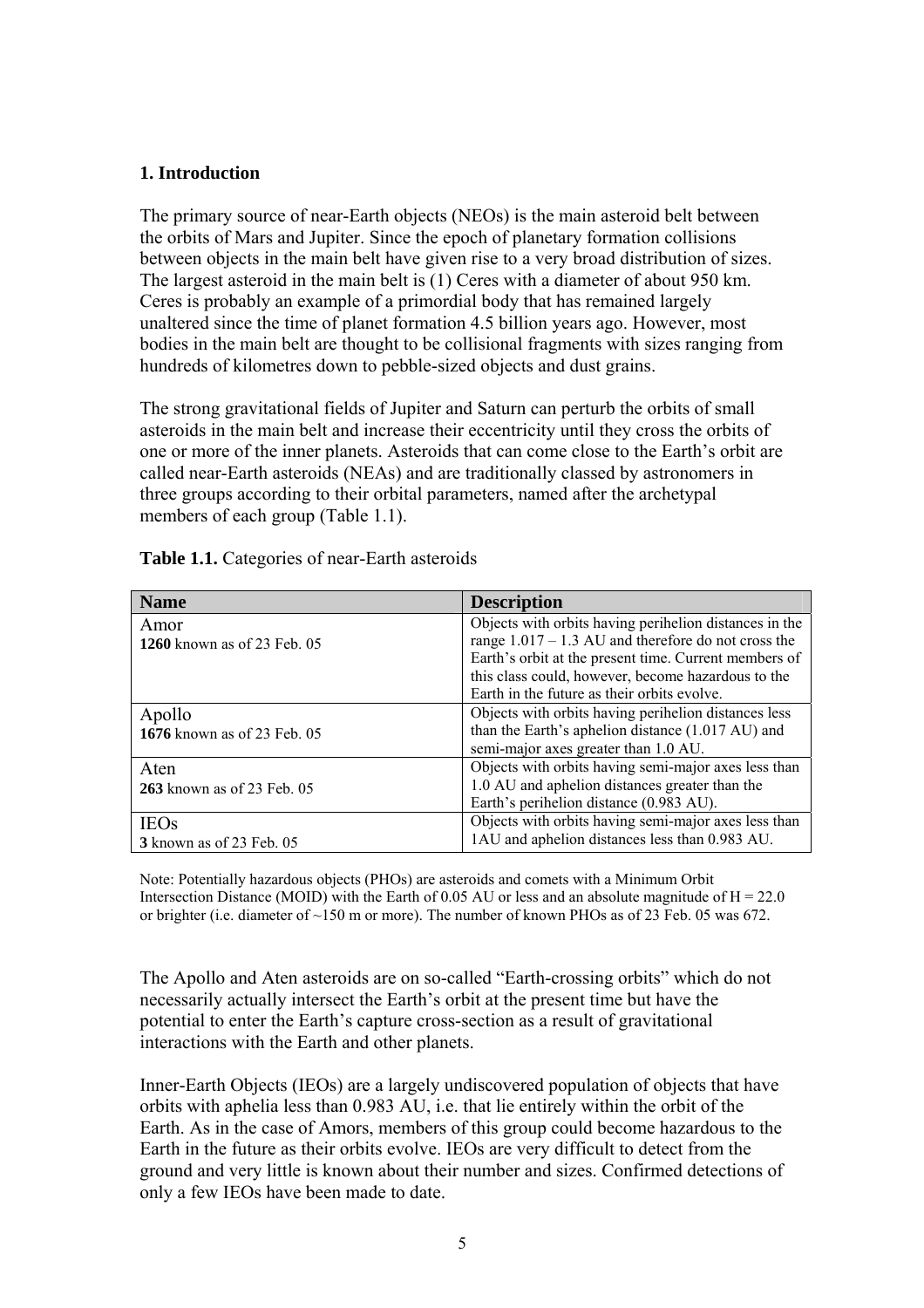Comets can also collide with the Earth. Due to their porous and fragile structure, the short warning times of long-period comets, and the relatively large potential impact velocities, mitigating against them is generally beyond the capability of current technology. However, observations and dynamical computation (for a summary see Stokes et al. 2003) show that far fewer comets than asteroids make close approaches to the Earth, and near-Earth asteroids appear to be responsible for 99% of the impact hazard*.*

Which physical parameters of near-Earth asteroids are most relevant for mitigation considerations? The known NEA population contains a confusing variety of objects: a few NEAs are thought to be largely metallic, indicative of material of high density and strength, while many are carbonaceous with lower densities and are less robust. A number of carbonaceous NEAs may be evolved cometary nuclei that are presumably porous and of low density but otherwise with essentially unknown physical characteristics. In terms of large-scale structure NEAs range from monolithic slabs to "rubble piles" and binary systems. An asteroid that has been shattered by collisions with other objects may survive under the collective weak gravitational attraction of the resulting fragments as a cohesionless, consolidated rubble pile. A rubble pile may become a binary system if it makes a close approach to a planet and becomes partially disrupted by the gravitational perturbation. More than 20 NEAs in the currently known population are thought to be binary systems and many more are probably awaiting discovery (current estimates indicate that some 15% - 20% of NEAs are binary).

Preventing a collision with a NEA on course for the Earth would require total destruction of the object, to the extent that the resulting debris poses no hazard to the Earth or, perhaps more realistically, slightly modifying its orbit. In either case accurate knowledge of the object's mass would be of prime importance. In order to mount an effective mission to destroy the object knowledge of its density, internal structure, and strength would also be required. Deflection of the object from its course would require the application of an impulse, or of a continuous or periodic thrust, the magnitude and positioning of which would depend on the mass and its distribution throughout the (irregularly shaped) body and on the spin vector. In either case mitigation planning takes on a higher level of complexity if the Earth-threatening object is a rubble pile or binary system.

Much mitigation-relevant information on the physical characteristics of NEAs can be obtained from astronomical observations. Accurate rotation periods and some information on shapes can be derived from observations of rotation-induced lightcurves. The rotation periods of NEAs generally lie in the range 2 – 10 hr but there are examples of objects with periods well outside this range. For example, the NEA 1999 SF<sub>10</sub> with a diameter of  $\sim 60$  m has a period of only 2.5 min, whereas 1989 ML, with a diameter of  $\sim$  500 m, has a rotation period of 19 hr. The sizes and optical albedos of asteroids can be derived from radiometric, polarimetric and radar observations. The albedos of NEAs reflect the albedo distribution of main-belt asteroids and are loosely correlated with taxonomic type (Table 1.2). Radiometric observations can also reveal information about the regolith and thermal inertia of NEAs and the temperature distribution around their surfaces, which is relevant to the operation of lander or penetrator instruments. Small NEAs (diameters < 1 km) may lack insulating regolith and have a higher thermal inertia than larger objects; this would lead to smoother temperature distributions around their surfaces with less contrast between day-side and night-side temperatures. However, such statements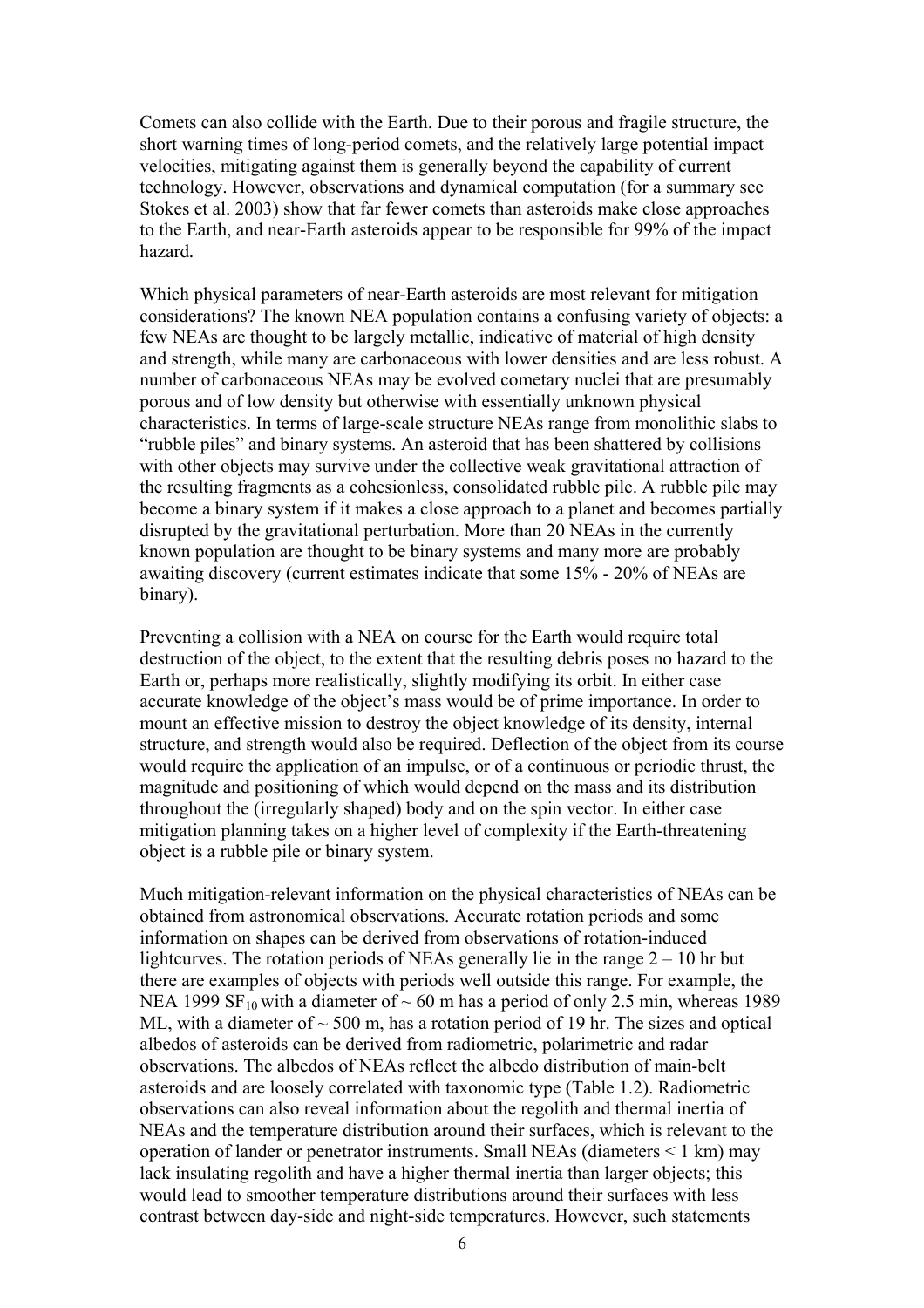must be treated with caution since our knowledge of the thermal characteristics of asteroids is still very rudimentary.

| <b>Taxonomic Type</b> | <b>Typical Albedo</b> | <b>Probable Mineral Composition</b>     |  |  |
|-----------------------|-----------------------|-----------------------------------------|--|--|
| D, P                  | $0.03 - 0.06$         | Carbon, organics, silicates             |  |  |
| C, B, F, G            | $0.03 - 0.10$         | Carbon, organics, hydrated silicates    |  |  |
| M                     | $0.1 - 0.2$           | Metals, enstatite                       |  |  |
| S                     | $0.1 - 0.3$           | Silicates, metals                       |  |  |
| Q                     | $0.2 - 0.5$           | Silicates, metals                       |  |  |
| V                     | $0.2 - 0.5$           | Silicates (pyroxene, feldspar)          |  |  |
| E                     | $0.3 - 0.6$           | Enstatite $+$ other iron-poor silicates |  |  |
| X                     | $0.03 - 0.6$          | Unknown                                 |  |  |

**Table 1.2.** Albedos and probable mineralogies of taxonomic types identified in the NEA population.

## **2. Mission-Relevant NEO Characteristics**

- 2.1. Asteroid orbit characteristics
- 2.1.1. Rendezvous delta-V

Of primary importance is the accessibility of the target, which is given by the delta-V necessary to have a rendezvous with it. Sancho requires a low delta-V; in contrast it is necessary to find trajectories for Hidalgo that *maximize* the arrival velocity at the target asteroid, which can be achieved by exploiting a planetary fly by (e.g. with Venus). The delta-V budgets for rendezvous missions to NEAs have been conveniently tabulated by Binzel et al. (2004).

## 2.1.2. Orbit type and MOID

Of the known types of NEAs, Atens and Apollos have orbits with perihelia within the Earth's orbit and aphelia outside it, but only for a small fraction of them is a very close encounter with the Earth (i.e. within the distance of the Moon) currently possible. However, the secular orbital evolution induced by planetary perturbations, while leaving the semi-major axis unchanged, does in fact change the perihelion and aphelion distances of the orbits, even in the absence of close planetary encounters, and over a time scale of tens of thousands of years some Aten orbits can become IEO orbits and vice-versa; the same thing can occur for Apollos and Amors.

The Minimum Orbit Intersection Distance (MOID) is the minimum distance between the orbit of the small body and that of the Earth. In many cases of interest, the function giving the distance between two generic points on the two orbits has two local minima, located close to the points at which the small body's orbit crosses the ecliptic (the so-called node crossing points). We have therefore to consider the corresponding two local MOIDs, of which the smaller one is, at any time, the actual MOID.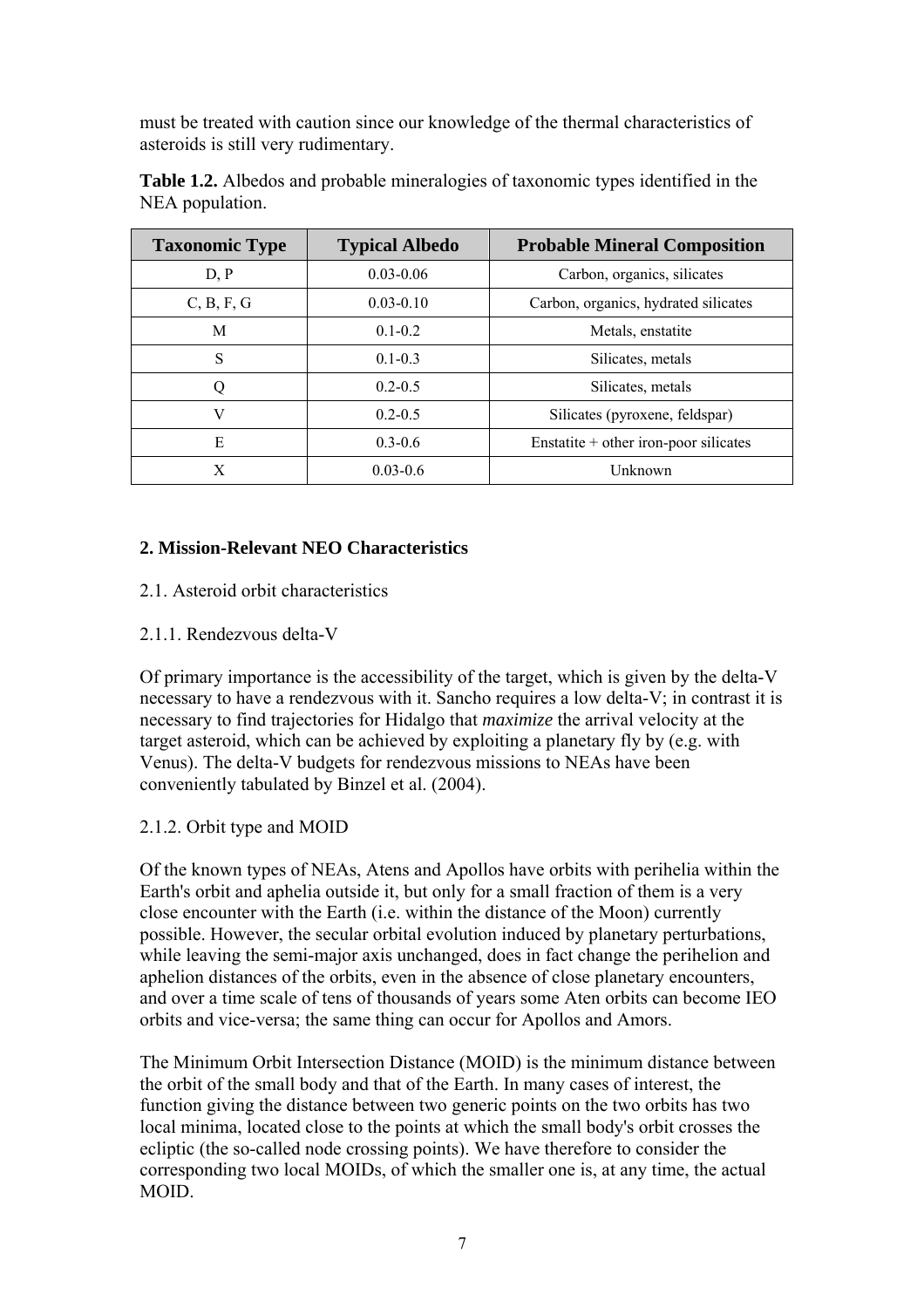Another important effect of the secular orbital evolution is that, in addition to the changes in perihelion and aphelion distances mentioned above, it induces a rotation of the orbit of the NEA within its orbital plane, with the consequence that the heliocentric distance of the node crossing points varies with time. This in turn means that the two associated local MOIDs vary with time, and in particular that they can pass through 0 (i.e., the orbits of the NEA and of the Earth actually intersect) at particular epochs. It is close to these epochs that an impact with the Earth becomes possible, and can actually happen if the two bodies come close to the local MOIDnearly-equal-to-0 condition simultaneously.

#### 2.1.3. Orbit determination accuracy

A final issue to consider is the accuracy with which the orbital elements of the target are known. The orbits of NEOs observed at one opposition only are in general too poorly determined to allow the planning of a space mission.

#### 2.2. Physical characteristics

#### 2.2.1. Asteroid's size, mass, and shape

#### *Deflection measurement*

The goal of the Don Quijote mission of measuring the orbital deflection of the asteroid as a result of the impact of Hidalgo with an accuracy of about 10% poses an upper limit on the mass of the target asteroid. Taking nominal values of the Hidalgo mass and impact speed of 400 kg and 10 km/s, respectively, and assuming low porosity so that the momentum change of the asteroid is enhanced by substantial ejecta, a delta-V of 5 x  $10^{-3}$  cm/s measured to an accuracy of 0.5 x  $10^{-3}$  cm/s (feasible with current radio-science systems but requiring a long integration time of 1000 s) constrains the asteroid mass to less than about 1.7 x  $10^{11}$  kg. For densities of 1.3 gm/cm<sup>3</sup> and 2.5 gm/cm<sup>3</sup>, the corresponding constraints on the diameter are 630 m and 500 m, respectively, assuming a spherical shape. Note, however, that a spherical shape is likely to be a rare case amongst small asteroids. If the NEA is significantly more massive, then the deflection would be measured with a correspondingly lower precision.

## *Navigation around a small body*

To facilitate the navigation of the orbiting satellite around the asteroid, and to prevent its escape or an impact onto the asteroid's surface, it is important to choose an asteroid for which we have some knowledge of its physical properties, such as its shape and mass. Indeed, the design of a mission and spacecraft to a body with unknown characteristics is very difficult and this is especially true concerning the robust implementation of close proximity dynamics. Ground-based physical characterization can play an important role in target selection and initial mission and spacecraft design. In particular, some prior indications of the shape, density, size, gravity field or density distribution, and spin vector are required to define stable orbits around the small body and the minimum radius for stable motion. For instance, it is known that an orbit at high inclination with respect to the equator of the asteroid decreases the minimum radius for stable motion. Some computations of orbital motion around the asteroid Eros show that an orbital motion in the equatorial plane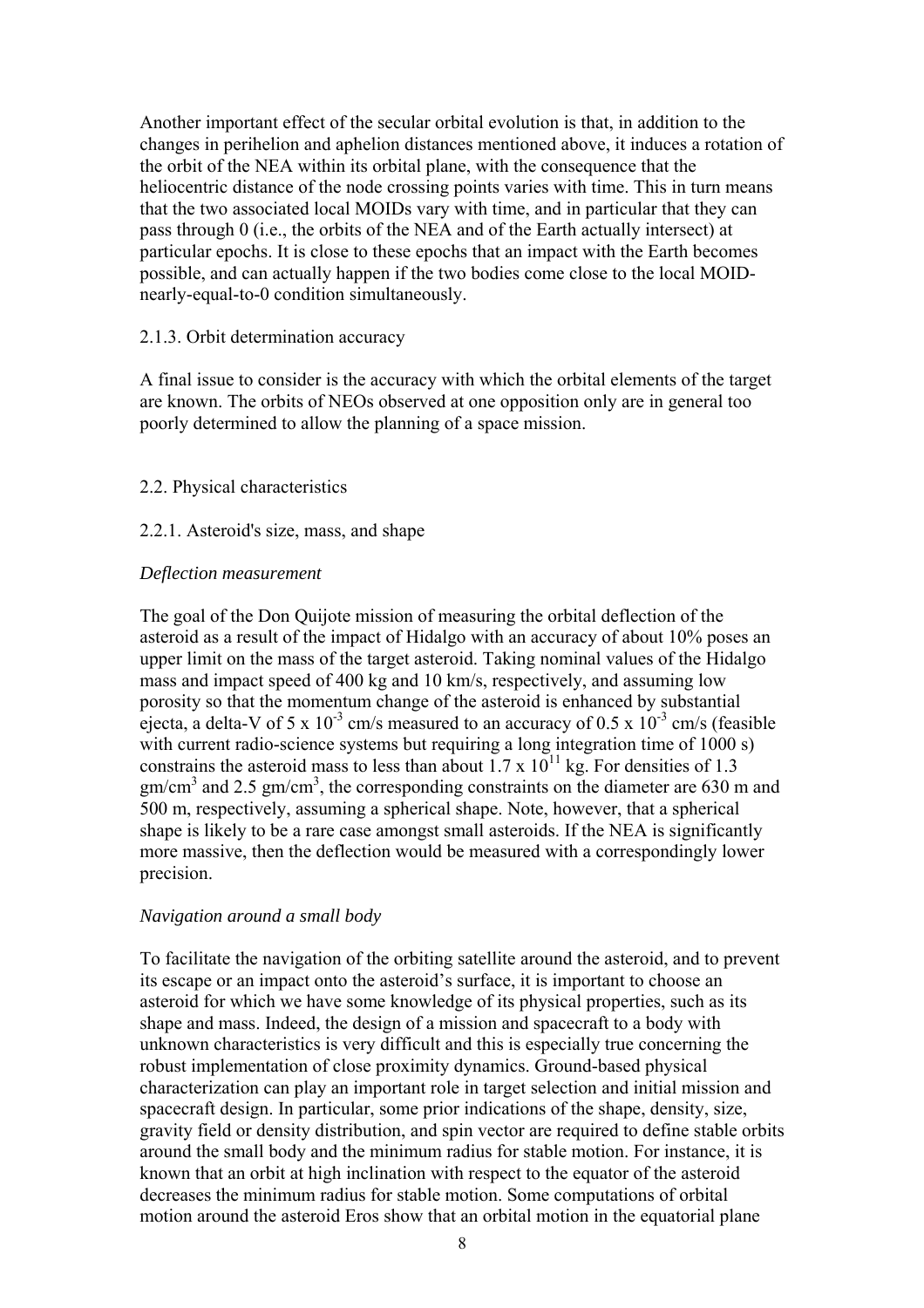and opposite to the sense of rotation, i.e. retrograde, is quite stable. On the other hand, orbital motion close to the body with low velocity relative to the surface is in general to be avoided. A retrograde orbit allows very low altitudes relative to the long ends of the body but results in relatively high velocities and places strict constraints on the geometry of the close orbits.

To properly assess what may be feasible in terms of orbit mechanics some specific information is required. For example, some indications of the size, mass and shape of the asteroid must be available together with a nominal model of the orbiting spacecraft, including its total mass (at the asteroid) and total projected area. Depending on the satellite mass-to-area ratio the solar radiation pressure may destabilize the satellite's orbital motion in some regimes. Having these parameters in hand, some orbital constraints can then be defined for an implementation of close proximity dynamics (see Section 3.3.1 for the final requirements).

#### 2.2.2. Taxonomic type and albedo

Spectroscopy is the main source of information on the mineralogy of asteroid surfaces. Analysis of asteroid spectra of modest resolution in terms of absorption band depth, spectral slopes, positions of maxima and minima, etc., reveals details of mineralogical composition and allows asteroids to be classed into taxonomic types according to their spectral features. The taxonomic type of an asteroid can be used as a rough indicator of the reflectivity or albedo of its surface (see Table 1.2). Broadly speaking, carbonaceous asteroids such as D, P and C types have dark surfaces with albedos typically in the range  $0.03 - 0.1$ . Most asteroids with spectra dominated by silicates or metals have intermediate albedos, although certain minerals, e.g. enstatite, can give rise to remarkably high albedos of 0.5 or above. In general the mineralogy of NEAs appears to reflect that of main-belt asteroids so it is not surprising that a broad range of albedos is observed amongst NEAs.

#### 2.2.3. Rotation period

Rotation periods are derived through measurements of the photometric lightcurves of asteroids. It is the synodic rotation period that is measured, however at the accuracies normally achieved (seconds or minutes) this is essentially the same as the sidereal period. The distribution of rotation periods depends on the absolute magnitude. For asteroids brighter than  $H = 22.0$  (roughly equivalent to diameters of 150 m), NEOs have a non-maxwellian distribution of spin rates; the mean rotation period is approximately 6 hours. The truncation occurs at approximately 2.2 hours for all NEOs, with only one or two exceptions. As this is approximately the limit at which a strengthless rotating ellipsoid will disrupt due to centrifugal forces, this strongly suggests that most NEOs are either heavily fractured or rubble piles.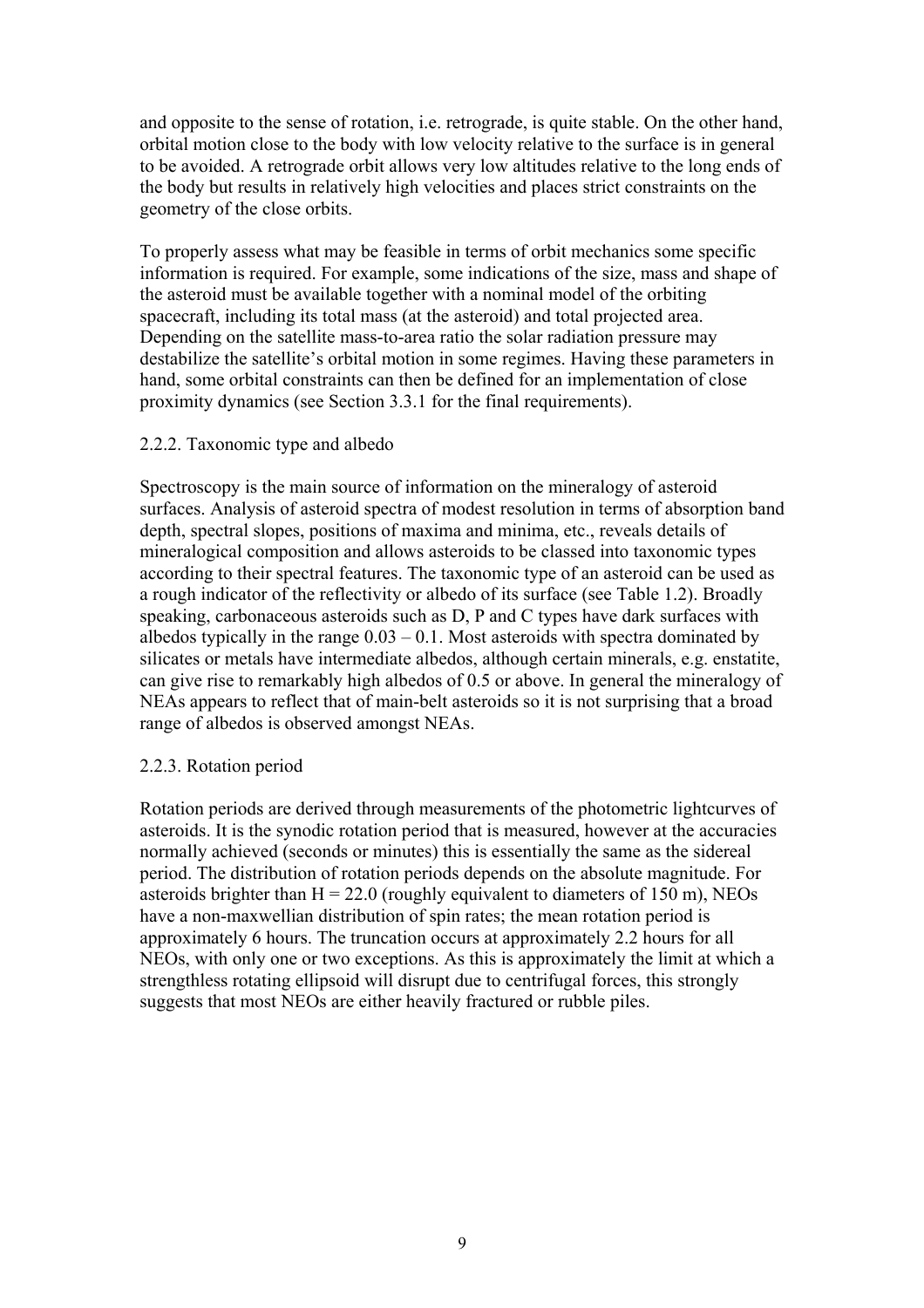**NEOs with diameters 150m - 1km**



**Fig 2.1. Rotation periods measured for 40 NEOs with approximate diameters between 150 m and 1 km. Data obtained from the database maintained by P. Pravec (Ondrejov Observatory).**

The distribution of rotation rates shows a large excess of slowly rotating NEOs (see Fig. 2.1). An important aspect for rendezvous missions is the presence of tumbling NEOs. These are objects that simultaneously rotate around two independent spin axes, giving rise to an apparent tumbling state. Put simply, these can be viewed as objects where there exists a precessional period of the same order of magnitude as the normal spin period (although this is not the actual case). A famous example is the NEA (4179) Toutatis, with spin periods of 176 hours and 130 hours. Recent studies imply that the probability of encountering a tumbling NEO increases as one moves to smaller sizes and longer rotation periods.

## 2.2.4. Non-binarity

As the database of radar images of NEOs has increased, so has the number of binary objects discovered. The separation and relative size of the components show a wide range, although in many cases the primary body is rotating near the centrifugal disruption threshold of 10-11 rotations per day. Both radar and photometric surveys show roughly 15% of NEOs are binary. It is currently unknown whether there is any dependence on spectral type. The prevailing hypothesis is that binaries are created during close approaches to planets. Coupled with the aforementioned likelihood of negligible internal strength for all NEOs more than 150m across, this might imply there should be no dependence on composition. However this remains to be shown.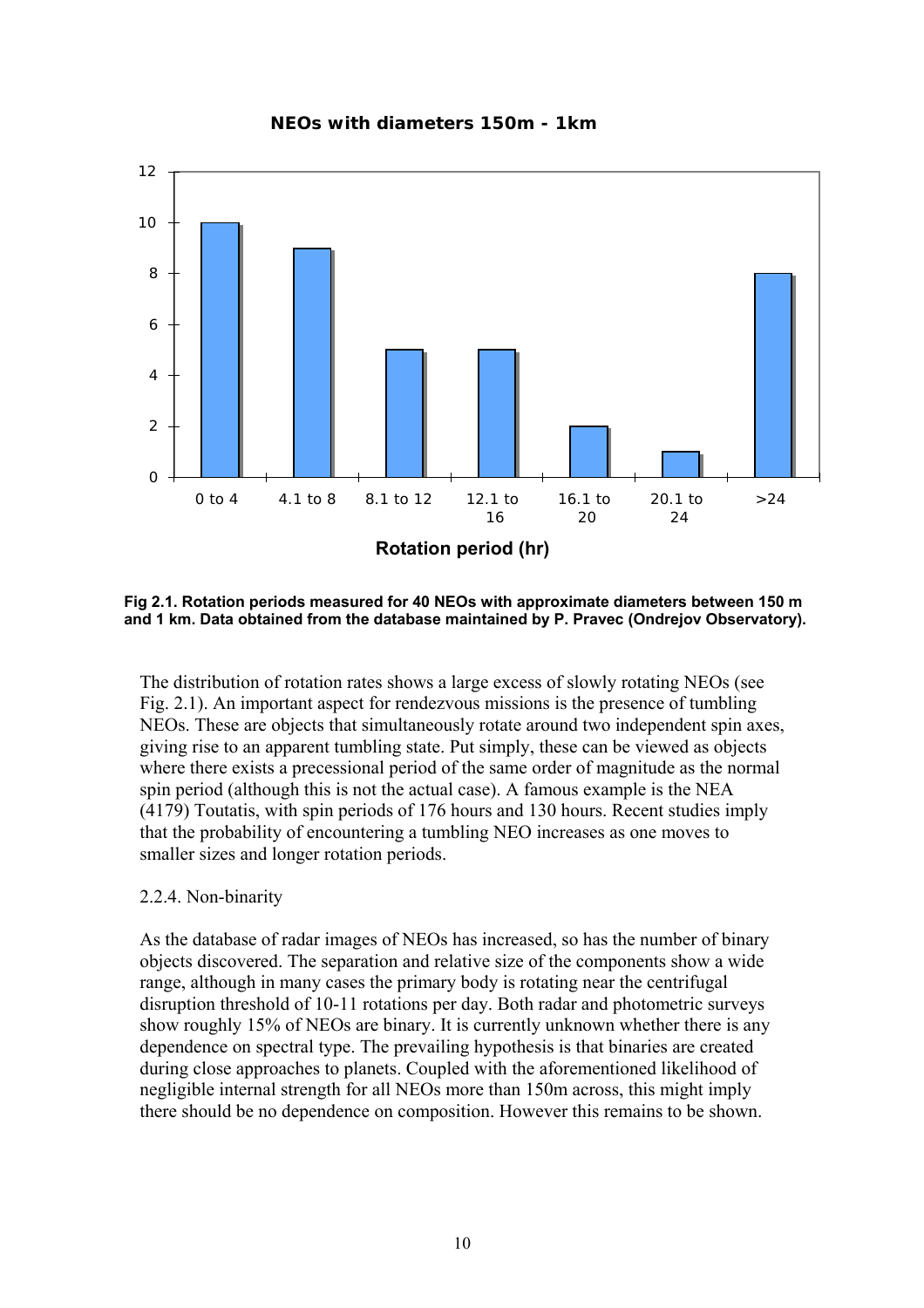## **3. NEO Characteristics: Requirements/Preferences for the Don Quijote Target**

3.1. Criteria for target selection

The relevant criteria for target selection, including delta-V, orbit type and accuracy, mass, taxonomic type, albedo, rotation period, binarity, and surface and internal structure, are discussed in the following sections.

## 3.2. Asteroid orbit characteristics

## 3.2.1. Rendezvous delta-V

For the present purposes, we consider targets with delta-V up to 7 km/s although targets with lower values of delta-V (say, less than 5 km/s) are preferable, since they allow the use of less expensive launchers and/or larger masses for the spacecraft on arrival.

#### 3.2.2. Orbit type and MOID

It is very important that, in selecting the target for the Don Quijote mission, the behaviour of the two local MOIDs in the coming decades and centuries be closely examined. A deflection manoeuver resulting in unpredicted changes in the orbit of the target NEA could initiate a dangerous situation. It is therefore advisable to choose as mission target either a NEO in an Amor orbit, with perihelion distance well in excess of 1 AU, or a NEO whose MOID is not too small, and will increase in the coming centuries, so that the next epoch in which collisions with the Earth become possible is in the distant future.

## 3.2.3. Orbit determination accuracy

Only numbered or unnumbered asteroids with orbits sufficiently well determined to enable future recovery should be considered. Targets whose orbits are not known well enough to perform the planned mission based on knowledge current at that time could be recovered telescopically at their subsequent apparition, which might be, say, one or two years later. At that point, still well before the launch, the uncertainty with which their orbital elements are known would decrease by orders of magnitude down to satisfactory levels.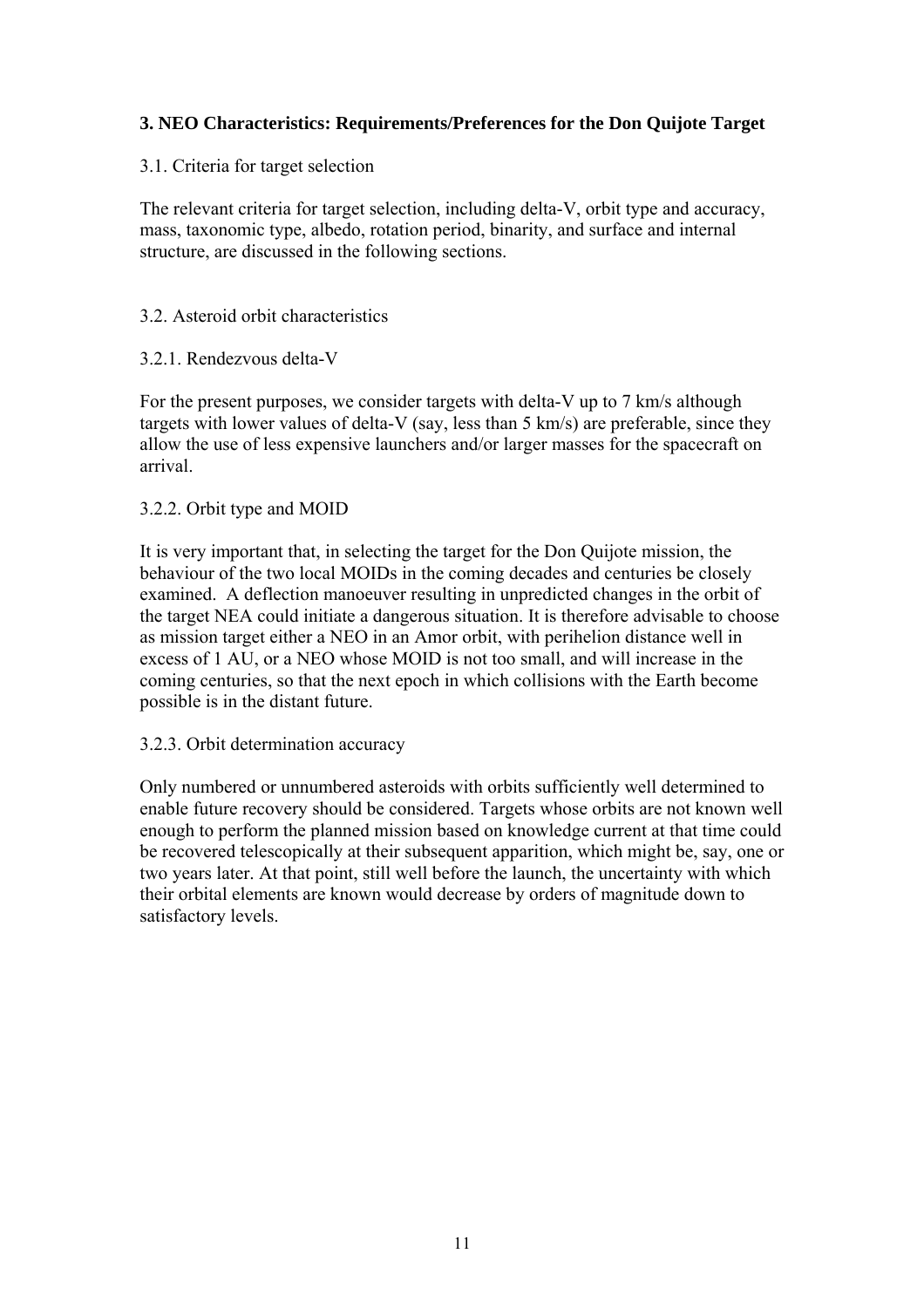#### 3.3. Physical characteristics

#### 3.3.1. Asteroid's size, mass, and shape

#### *Deflection measurement*

In order to determine the appropriate target size to produce a measurable deflection from the impact of Hidalgo, we need to understand the efficiency of momentum transfer to the target. Numerical simulations of this impact have been performed using a state-of-the-art numerical code. This so-called hydrocode allows the computation of the shock wave propagation in elastic solids, utilizing a plastic yield criterion for intense deformation along with an explicit fracture and dynamic fragmentation model to handle brittle solids. Despite this high level of sophistication, the simulations are still limited to impacts that do not involve micro-porosity effects (e.g. crushing of pores), such as those expected during an impact on a porous C-type asteroid.

At present, the momentum transfer in impacts involving bodies of such types cannot be explicitly computed. Consequently we have to resort to simple analytical parameterization in order to estimate the effect on such a structure. The total amount of momentum transferred by an impact can exceed by a large fraction the momentum carried by the projectile, since the mass of the slower moving ejecta is generally much larger than the mass of the projectile. On the other hand, laboratory experiments on porous targets have shown that the amount of ejecta from such targets can be significantly less. Hence we expect that momentum transfer could be significantly reduced in impacts involving highly porous targets. In the absence of detailed numerical models we define a momentum transfer efficiency factor  $K(K>1)$ , which contains the unknown physics.

In the case of a projectile with mass  $m_{proj}$  travelling at velocity  $v_{imp}$  and impacting head-on a spherical body of diameter D and bulk density ρ, we can compute the expected change of velocity of the target using the law of conservation of momentum to obtain:  $\Delta V = K m_{\text{proj}} v_{\text{imp}} / (4/3 \pi \rho (D/2)^3)$ . Using the nominal values given for the Don Quijote mission, namely  $m_{proj} = 400 \text{ kg}$ ,  $v_{imp} = 10 \text{ km/s}$ , we can compute the change in velocity of the target asteroid as a function of its diameter, transfer efficiency factor, and bulk density. The latter can either be the actual bulk density or the density taking into account the porosity, i.e.  $\rho = \rho_0$  (1-porosity), where  $\rho_0 = \text{bulk}$ density with zero porosity.

Figure 3.1 shows the deflection of an asteroid as a function of its size, bulk density and momentum transfer efficiency factor K. The impact conditions are an impactor, Hidalgo, of 400 kg hitting at a velocity of 10 km/s exactly at the centre of mass of the target. The velocity change of the target has been computed for three different bulk densities (black, blue, and red curves) and for three different values of the momentum transfer efficiency, K, of 1, 5 and 10 (from bottom to top). A porous asteroid will have a low bulk density and, as explained above, probably a low transfer efficiency, i.e. a value of K near unity. A rocky body will have a density closer to 3  $g/cm<sup>3</sup>$  and, as shown by numerical simulations, a value of K in the range 3 - 5. Hence, we expect the lower red curve to be more representative for porous objects, while the intermediate black curve would apply to non-porous bodies. If this assumption is correct, the deflection of a porous asteroid would then be smaller than that of a non-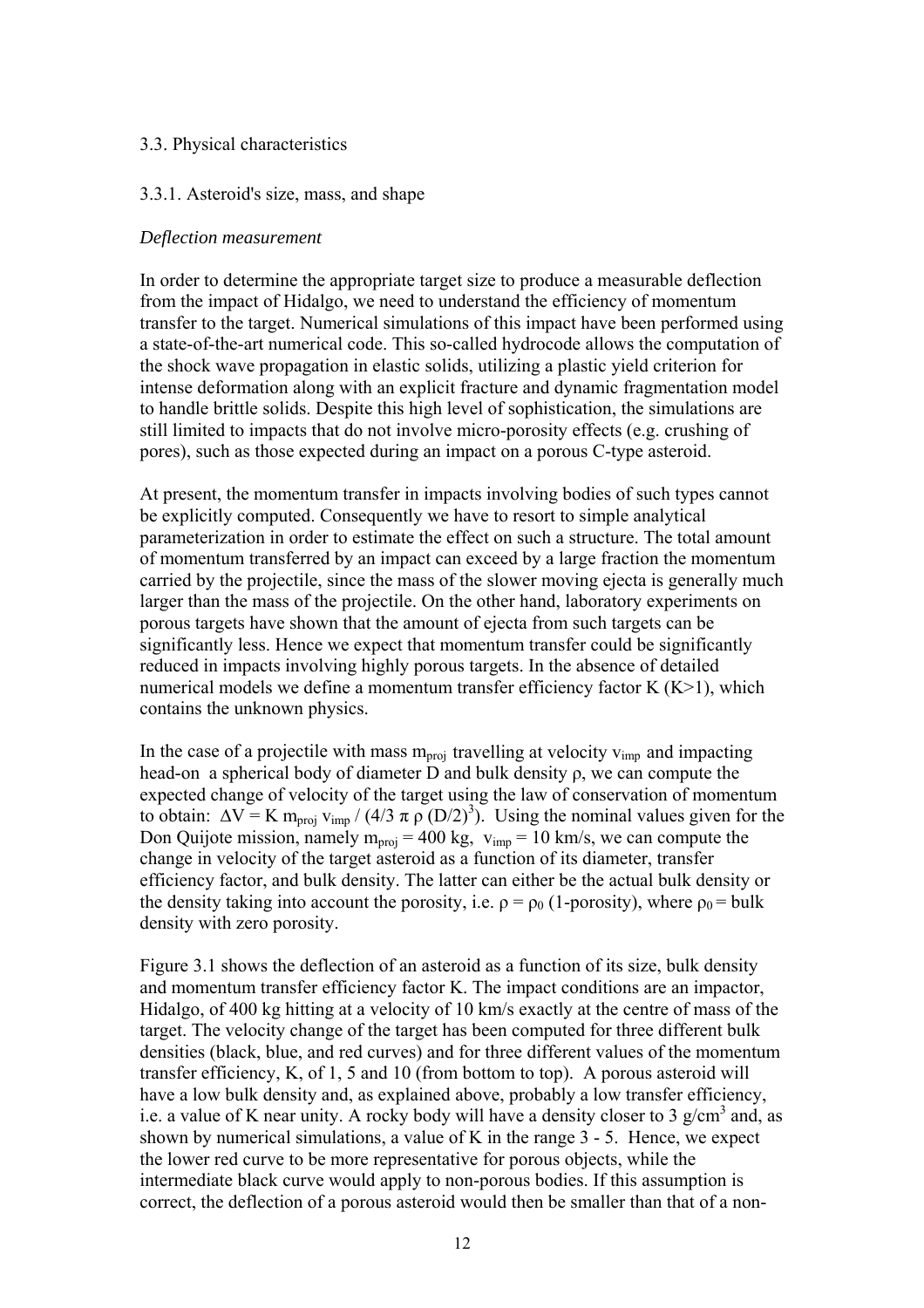porous one. For instance, the deflection of a 500 m-sized non-porous body would be around  $10^{-2}$  cm/s, while the deflection of a porous body of similar size would be around  $4 \times 10^{-3}$  cm/s, i.e. a factor 2.5 smaller for the same impact energy. Note however that these results have to be treated with a great deal of caution as the impact response of a porous asteroid is not well understood and is currently based on badly constrained assumptions (which is, after all, part of the motivation of making this deflection experiment on a real asteroid).



**Fig. 3.1. Target deflection (cm/s) as a function of the target's diameter (cm) for different values of the bulk density and efficiency factor K (see text for details).** 

Even taking into account the possibility that the density of the current potential target asteroids (see Table 4.1) could be rather low, i.e. around 1.3  $\text{gm/cm}^3$ , the requirement on the accuracy of the deflection measurement does not allow the target diameter to be much more than about 500 m. Given the uncertainties in converting from the observed absolute magnitudes to diameters (due to lack of knowledge of the albedos) appropriate margins in H should be adopted in candidate target selection. A size of 500 m corresponds to an H-value of about 20.4, 19.6, assuming albedos of 0.05, 0.1, respectively.

For maximum transfer of linear momentum the impulse vector should pass through the center of mass. The difficulty in achieving such an impact increases for highly elongated or irregular shapes. Therefore less irregularly shaped objects are preferred.

#### *Navigation around a small body*

The analysis of the limits for stable orbital motion about the chosen "generic" target for the mission presented here has benefited from the expertise of Dan Scheeres of the Department of Aerospace Engineering, University of Michigan, USA. It is still an approximate characterization, as the limits are all derived from approximate analytical theories of motion about rotating small bodies, and a more in-depth analysis would require more precise models or information on the real target. In order to calculate the limits for orbital stability, we consider 1989 ML as it has  $H = 19.6$ , which is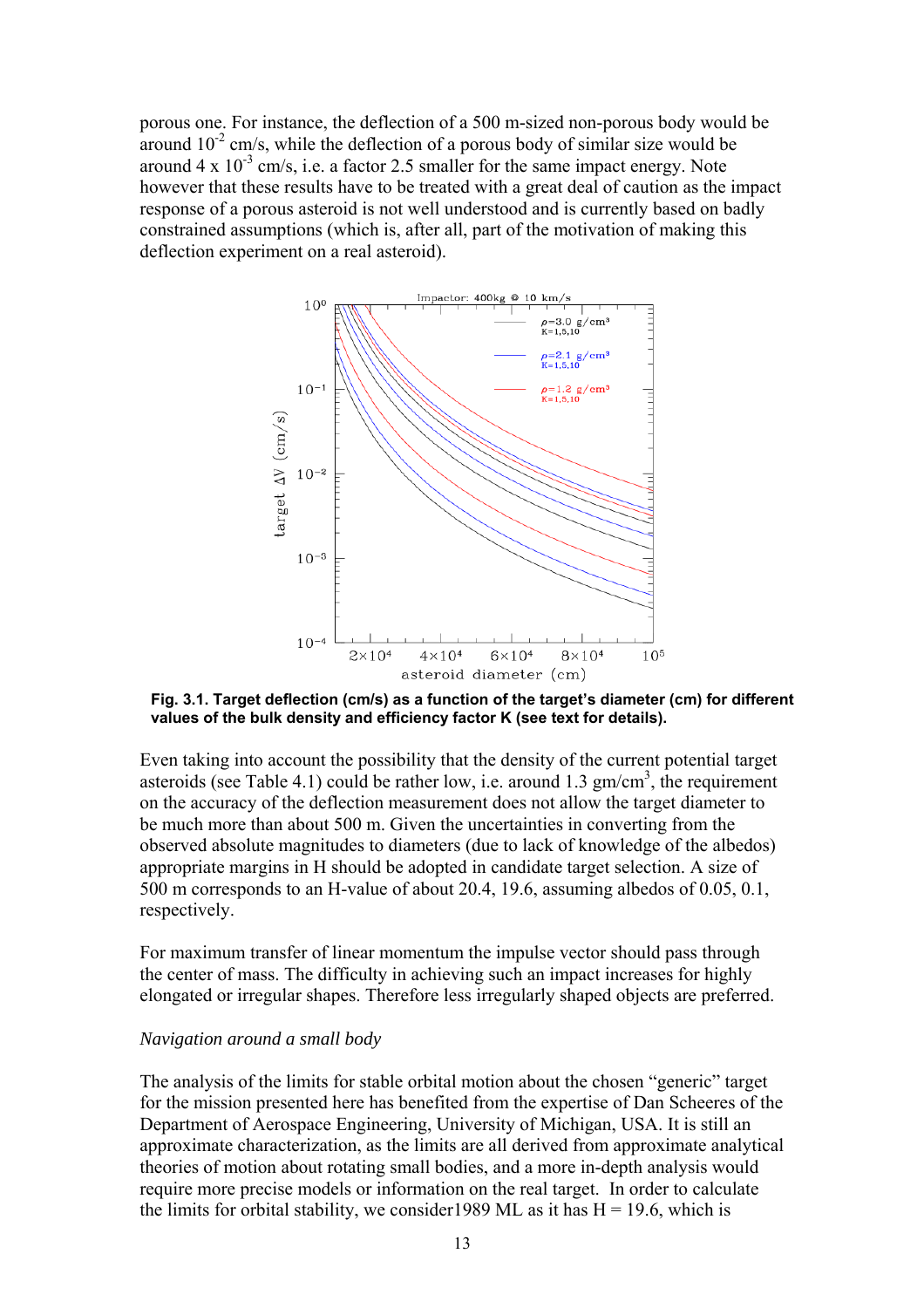compatible with the deflection measurement requirement discussed above. The known (or assumed) physical parameters of this asteroid are used as a starting point. Table 3.1 lists the quantities of interest.

| Name                | Value                      | <b>Notes</b>            |
|---------------------|----------------------------|-------------------------|
| Perihelion distance | 1.1 AU                     |                         |
| Mean radius         | $0.25$ km                  |                         |
| Shape $(a:b:c)$     | $2 \cdot 1 \cdot 1$        |                         |
| <b>Bulk</b> density | $2$ g/cm <sup>3</sup>      | C-type asteroid         |
| Rotation period (P) | 6 hr, 19 hr                | $P = 19$ hr for 1989 ML |
| Satellite mass/area | 20 to 40 kg/m <sup>2</sup> | Rosetta and NEAR        |

**Table 3.1.** Assumed quantities.

Given the assumed quantities listed in Table 3.1, several relevant parameters can be computed for the asteroid and orbiting satellite (Table 3.2). With all these data in hand, constraints for stable motion about the chosen asteroid can be estimated.

| Table 3.2. Computed quantities. |  |
|---------------------------------|--|
|---------------------------------|--|

| Name                            | Value                                                 | <b>Notes</b>    |
|---------------------------------|-------------------------------------------------------|-----------------|
| <b>Gravitational parameter</b>  | $8.7 \times 10^{-9}$ km <sup>3</sup> / s <sup>2</sup> |                 |
| Asteroid semi-major axis (a)    | $0.4 \text{ km}$                                      |                 |
| Asteroid semi-minor axes (b, c) | $0.2$ km                                              |                 |
| Synchronous orbit radius        | $0.47$ km                                             | For $P = 6$ hr  |
| Synchronous orbit radius        | $1.0 \mathrm{km}$                                     | For $P = 19$ hr |
| Hill radius                     | 46 km                                                 | At perihelion   |

**Minimum orbit radius:** Ignoring perturbations from solar radiation pressure (SRP), the minimum orbit radius for a prograde equatorial orbit should be around 0.9 km. Orbits within this limit will be subject to strong, destabilizing perturbations from the rotating gravity field. As indicated in Section 2.2.1, when higher inclination orbits are considered, this minimum radius shrinks in general, reaching its minimum for retrograde orbits. (Note that the asteroid 1989 ML has a rotation period of 19 hours, but a more "usual" rotation period of 6 hours is adopted in order to study a more probable scenario.) Fortunately, in this particular case, the limit on the orbit radius is the same for the two values of the rotation period (although in general this limit is not invariant with respect to the period). This illustrates an important point: while a more slowly rotating asteroid may more weakly perturb an orbiting body, its larger synchronous orbit radius works against this effect. In this case it becomes difficult to characterize how the "safe" radius decreases with increasing inclination, as the role of higher-order resonances between the orbit and the asteroid rotation becomes quite important. However, it is usually true that a retrograde orbit will be stable down to the surface of the asteroid, although there are exceptions to this statement.

**Maximum orbit radius:** If SRP effects are ignored again, the maximum safe orbit is 20 km or more. However, for an orbiting satellite about a small body, SRP has to be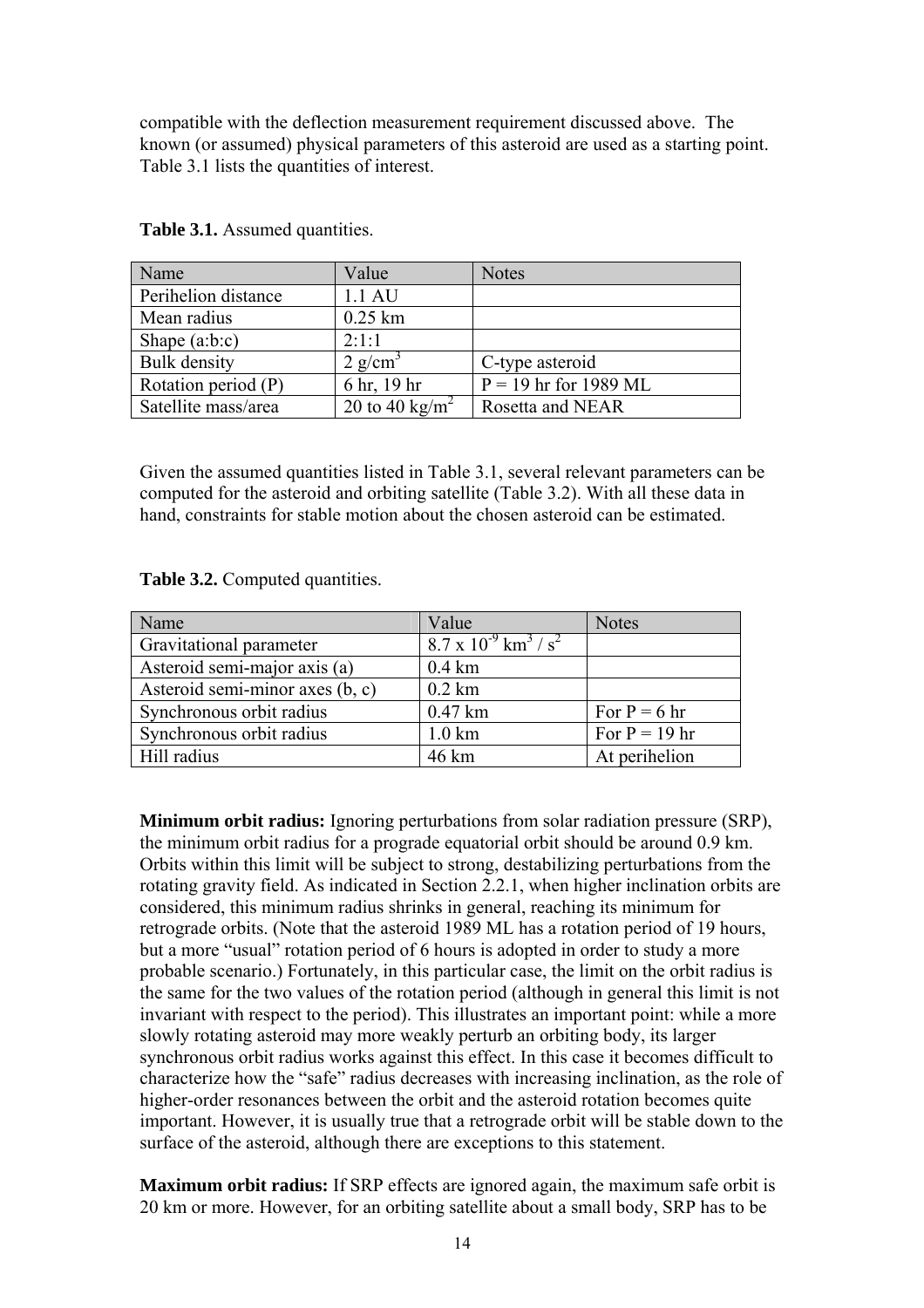considered. Incorporating this effect into the model leads to a maximum orbit radius of 1.75 to 2.5 km, depending on the mass to area ratio of the satellite. For either case, this provides a range of orbit radii within which a satellite can safely orbit.

**Orbit orientation:** It is very important to note that not all orientations will be stable for a satellite orbit with a radius within the limits outlined above. In general, the effect of SRP is to cause orbit eccentricity to periodically fluctuate with a relatively large amplitude. This can lead to stronger interactions with the rotating asteroid and can lead to impact with the surface over a relatively short time scale. To minimize these fluctuations in eccentricity, the satellite orbit should be circular and in the terminator plane of the asteroid. This is also a very convenient orbit, as the dynamics of the system will force the satellite orbit to be sun-synchronous, meaning that the satellite will remain in the sun-terminator plane naturally, even if the asteroid has an elliptic orbit.

**Summary of requirements:** Taking all the above considerations into account, we can recommend the following constraints on the orbit design. *The nominal mapping orbit should be near circular and have a semi-major axis in the range 0.9 km to 2.5 km. The orbit plane should be oriented so that it lies close to the Sun-terminator plane.*  Orbits at different inclinations will be subject to destabilization from SRP, although if carefully designed, a satellite could be in a non-terminator orbit for a few weeks. Orbits at smaller radii will be subject to destabilization from the gravity field, except at low-altitude retrograde inclinations. Orbits at larger radii run the risk of the satellite separating from the asteroid.

We note that highly elongated objects would pose more severe constraints for orbital stability.

#### 3.3.2. Taxonomic type and albedo

Our rudimentary knowledge of the abundance of asteroids of different taxonomic types in the NEA population indicates that the probability of the next hazardous asteroid having a dark surface with a carbonaceous spectral signature is roughly equal to the probability of it having a brighter surface with the spectral signature of silicates. We should be prepared for every eventuality. The surface brightness of the target asteroid is a critical factor in the final phase of the navigation of the Hidalgo spacecraft. A dark object viewed at a large solar phase angle represents the most challenging case for a spacecraft with a high relative velocity dependent on visual acquisition for navigation purposes. Research to date indicates that a carbonaceous asteroid is likely to be less dense and more porous than asteroids with more reflective surface materials. In other respects our knowledge of the physical properties of carbonaceous asteroids is lacking. A carbonaceous asteroid would therefore represent a very interesting target from the point of view of mitigation-relevant scientific return, in particular seismology and the dynamical effects of the Hidalgo impact. Given that a target with a dark surface would also represent a more challenging case for spacecraft operations, the choice of a carbonaceous, e.g. C-type, target is considered to be most desirable for the proof of concept of Don Quijote as a pre-cursor to a mitigation mission.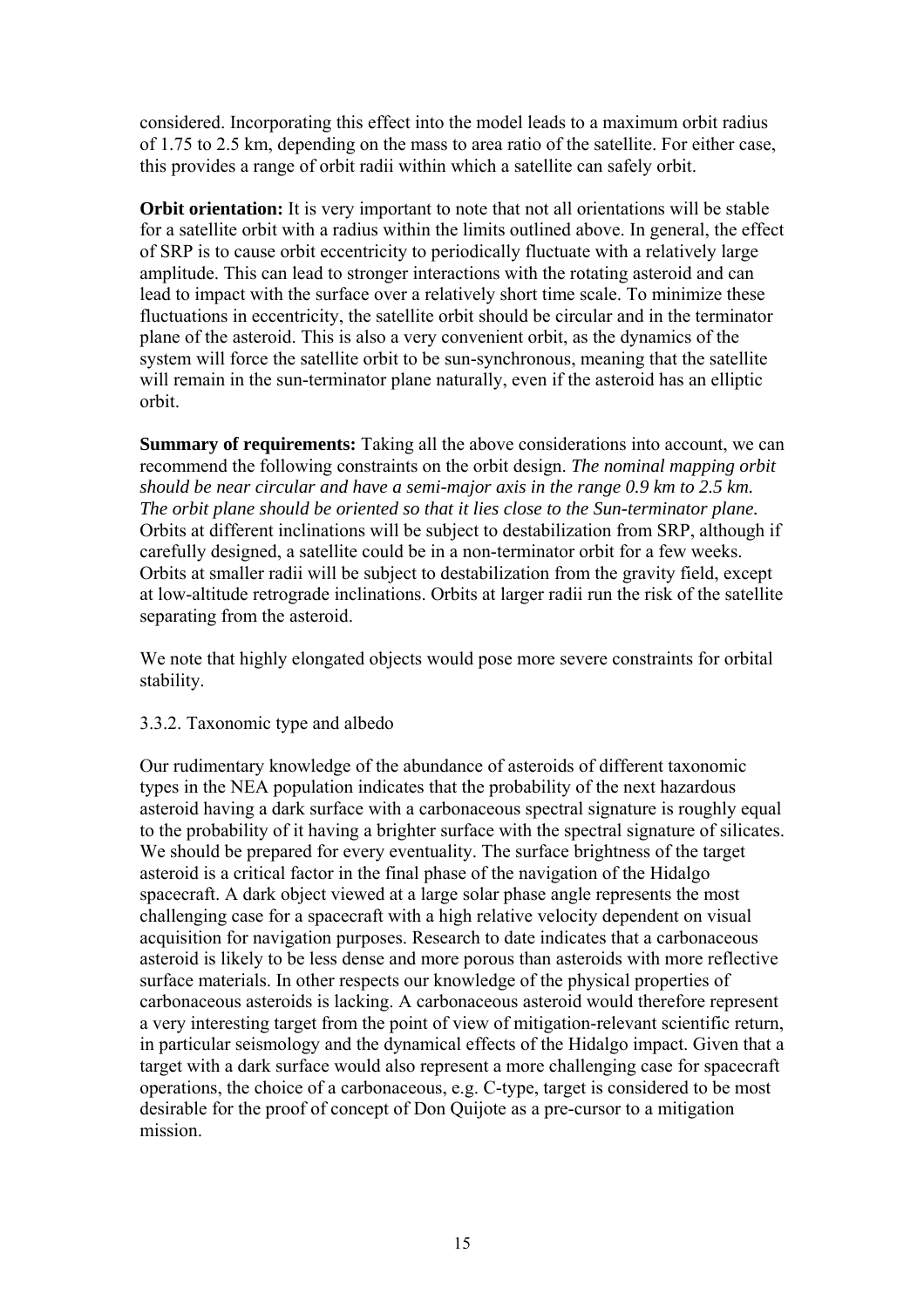#### 3.3.3. Rotation period

The rotation period is important for both the orbital dynamics of spacecraft around a NEO (due to the changing gravitational field) and for the implementation of surface operations. It is highly unlikely that a NEO considered for Don Quijote will have a rotation period of less than 2.2 hours. Hence this can be considered as the limiting case for a mitigation mission at the current time. However another factor here is that slow rotators such as 1989 ML are likely to be tumbling. This could cause additional problems in maintaining a close orbit due to the non-repeating fluctuations in the near-surface gravitational field. NEOs with diameters of 400 m are likely to be tumbling if they have rotation periods of 15 hours or longer. Therefore we suggest that this is the longest rotation period that should be deemed acceptable for the Don Quijote mission. Finally, for objects of this size, the mean rotation period is near 6 hours. We conclude that a target with a rotation period near this value would be appropriate.

#### 3.3.4. Non-binarity

Approximately 15% of NEOs are binary. A close or contact binary NEO might cause significant problems in achieving a stable orbit due to the fluctuations in the gravitational field. It would also pose problems for Don Quijote due to possible confusion in the targeting of Hidalgo, i.e. we require Hidalgo to impact on the primary body. Furthermore, it may significantly increase the difficulty of placing surface instruments on the NEO, and in interpreting the dynamical effects of the Hidalgo impact. On the other hand, a wide binary would presumably impose significant constraints on the orbit of Sancho in terms of avoiding a close encounter or even a collision with the orbiting secondary. Given all of these problems, we suggest that the target NEO should not be binary.

3.3.5. Thermal surface properties: estimate of thermal inertia.

Our knowledge of the physical properties of the surfaces of small asteroids is almost non-existent. It is not clear that asteroids with diameters below about 1 km possess a significant regolith because their weak gravity may not be sufficient to retain the debris created by impacts on their surfaces. On the other hand, the small amount of observational data available for NEAs suggests that objects with very high values of thermal inertia, such as would be expected for a surface of bare, dust-free rock, are rare in the NEA population, at least in the size range  $0.3 - 10$  km (Delbó et al., 2003). In general, an object with a surface covered in a thermally insulating layer of dusty debris, i.e. possessing a mature regolith, would have a low thermal inertia and its surface temperature distribution would have a prominent maximum at the sub-solar point and very low temperatures on the night side. On the other hand, an object with a bare, dust-free surface would have a relatively high thermal inertia (perhaps up to 2500 J  $m^{-2}$  s<sup>-1</sup> K<sup>-1</sup>, or 50 times the thermal inertia of the Moon's surface which has a substantial, mature regolith) and its surface temperature distribution, assuming a normal rotation rate, would be smooth in comparison, with relatively little difference between the day and night sides. The temperature distributions around the equator of a smooth spherical object with visual albedo = 0.1, rotation period = 6 hr, emissivity = 0.9, at 1 AU from the Sun, assuming sub-solar latitude  $= 0$ , are plotted for various values of thermal inertia in Fig. 3.2. Preliminary results for one or two NEAs are indicative of thermal inertia values in the range  $5 - 10$  times the lunar value, i.e.  $250 -$ 500 J m<sup>-2</sup> s<sup>-1</sup> K<sup>-1</sup> (e.g. Müller et al., 2005). The actual temperature distribution on the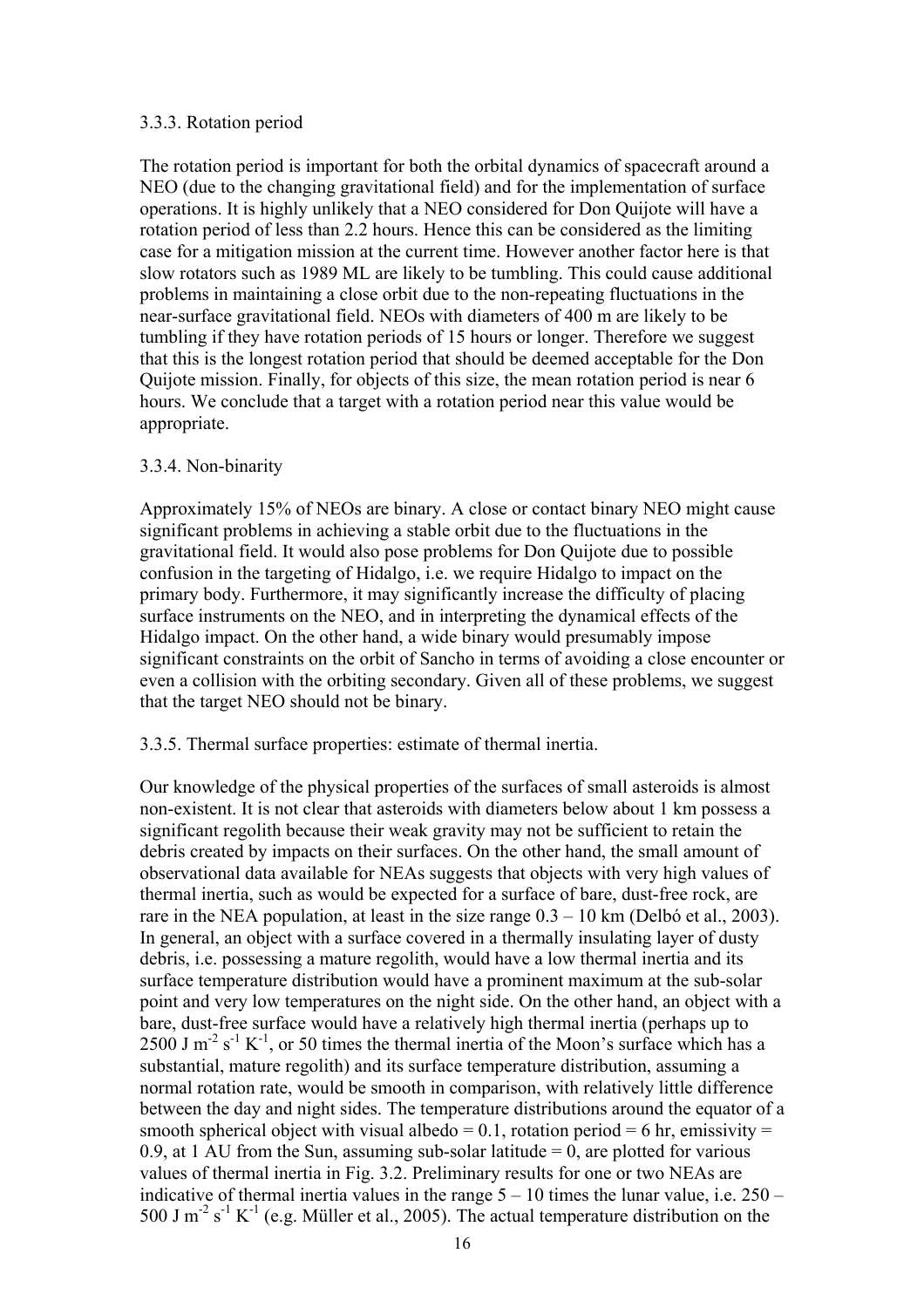taxonomic type, etc. surface of an asteroid would also depend on its shape and the roughness and topography of the surface. Observational data obtained so far are inadequate for studies of the dependence of thermal inertia on asteroid properties such as size,



**Fig. 3.2. Equatorial temperature profiles for a smooth, spherical asteroid at a heliocentric**  distance of 1 AU, with a rotation period of 6 hr, geometric albedo p<sub>v</sub> = 0.1, emissivity = 0.9, sub-solar latitude = 0°. Profiles are plotted for thermal inertia = 0, 25, 100, 500 and 2500 J m<sup>-2</sup> **-1 <sup>½</sup> s K . Thermal inertia = (κρc) , where κ is the thermal conductivity, ρ the density, and c the -1 specific heat capacity. The thermal inertia of the surface of the Moon is about 50 J m -2 s-1 K-1, that of bare rock about 2500 J m-2 s-1 K-1.** 

#### 3.3.6. Surface mechanical properties

The mechanical properties of the surface of a particular NEO will be dictated largely by the surface structure. Although the properties of the surface materials can be reasonably estimated from our understanding of the composition from spectral types determine. The near surface structures may range from an extreme of monolithic solid and meteorite parent body materials, the structure of the surface is more difficult to metal or rock, through fractured materials, to compacted or loose regolith, or even localized regions of fine powdered material.

It is possible to gain some insight into surface strength and structure from a range of ground-based data:

- solid vs. regolith from thermal-infrared spectrophotomety (see Section 3.3.5)
- limits on cohesive strength from rotation period,
- indications of surface roughness (regolith indicator?) from photometric phase curves,
- presence of regolith from local slopes derived from high resolution radar data,
- indications of porosity from radar albedo.

Mitigation techniques may involve either low or high strain rate operations. Examples of low strain rate operations are landing, drilling, hammering (e.g. to attach low impulse propulsion mechanisms), in which case the parameters of interest are from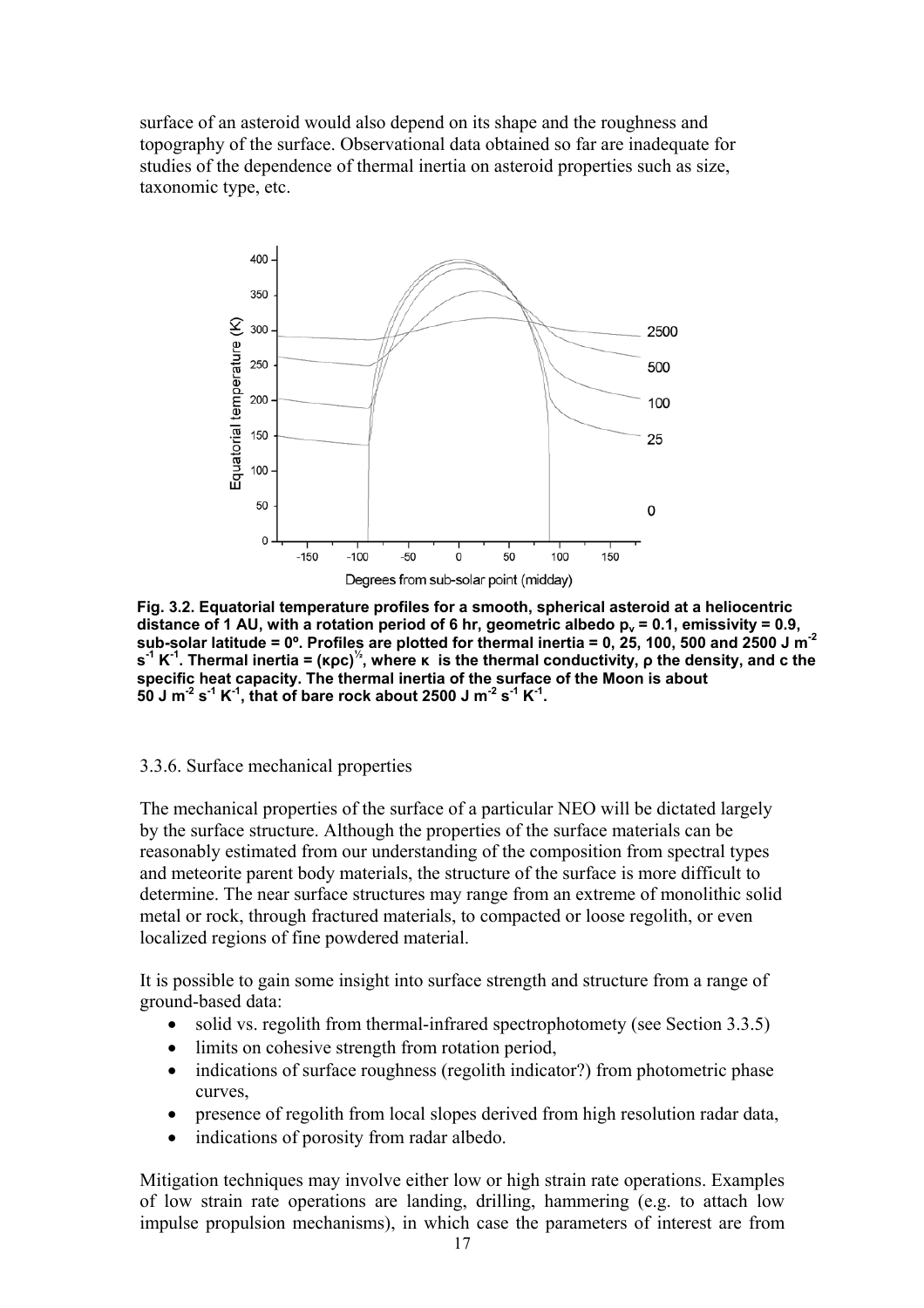soil and rock mechanics, such as shear and compressive strength, cohesion, angle of internal friction, bulk density, porosity, grain-size distribution and microstructural texture. For high strain rate operations, as in the case of the Hidalgo impact, parameters more appropriate to large-scale shock physics are of interest, e.g. Young's modulus, Poisson ratio, shock Hugoniots etc. Such properties can only be inferred from the supposed surface composition and structure.

the NEO population (and even distributed across a single object), there is little clear preference for target selection. This is because, with the exception of a monolithic Although there may be a large range of possible surface mechanical properties among target, the response of the NEO to the impact is highly uncertain and is the primary objective of the mission. It is vital, however, that the Don Quijote payload is capable of determining the near-surface structure and properties so that the impact response can be placed in context. For most NEOs the surface is not constrained, so target selection should be based on maximizing the probability of a non-monolithic target by excluding any object with thermal-IR or radar data indicative of such a surface and selecting a primitive object, such as the spectral type P, D, C, B, F or G which are believed to be more likely to have complex structures.

#### 3.3.7. Internal structure, seismology

In order to develop adapted mitigation strategies, it is important to have some knowledge of the internal structure and surface properties of the target asteroid. Indeed, according to our current understanding, most NEOs are probably fragments of larger bodies that have been disrupted during their evolution in the asteroid main belt. Recent simulations of catastrophic disruptions of asteroids have demonstrated that rubble pile, i.e. a group of several boulders bound together by gravity. If most NEOs most large fragments of a disrupted asteroid should be formed by gravitational reaccumulation of smaller fragments during the collisional event (Michel et al. 2001). Therefore, each of these fragments should consist of a gravitational aggregate or a are produced by this process, we can expect their internal structure to be highly nonhomogeneous, probably filled with macroscopic fractures and/or voids. It has also been shown (Michel et al. 2003, 2004) that the properties of the internal structure of an asteroid greatly influence the impact energy that is required to achieve a fixed degree of disruption (or change of the orbit), since the efficiency of the shock wave propagation within the body (and thus the momentum transfer efficiency) directly depend on these properties.

For these reasons measurements that provide information on the internal structure of the target asteroid, such as seismology, should be accorded high priority. With the placement of several seismometers around the surface, it should be possible to record provide information on internal structure. This technique has already proven useful in small asteroid, the requirement to discriminate between different kinds of internal seismic signals that allow the determination of the seismic wave velocities and the study of the internal structure of the Earth and Moon. However in the case of a structure, such as monolithic, fractured, or fragmented (rubble pile), sets challenging constraints on the necessary spatial resolution.

and four seismic sources. However, the spatial resolution achievable with this network would certainly be relatively poor, of the order of 100 m for a 500 m-sized asteroid (about  $\frac{1}{4}$  of the body's diameter). If the asteroid is a rubble pile, depending Taking already qualified technology, the current baseline considers four penetrators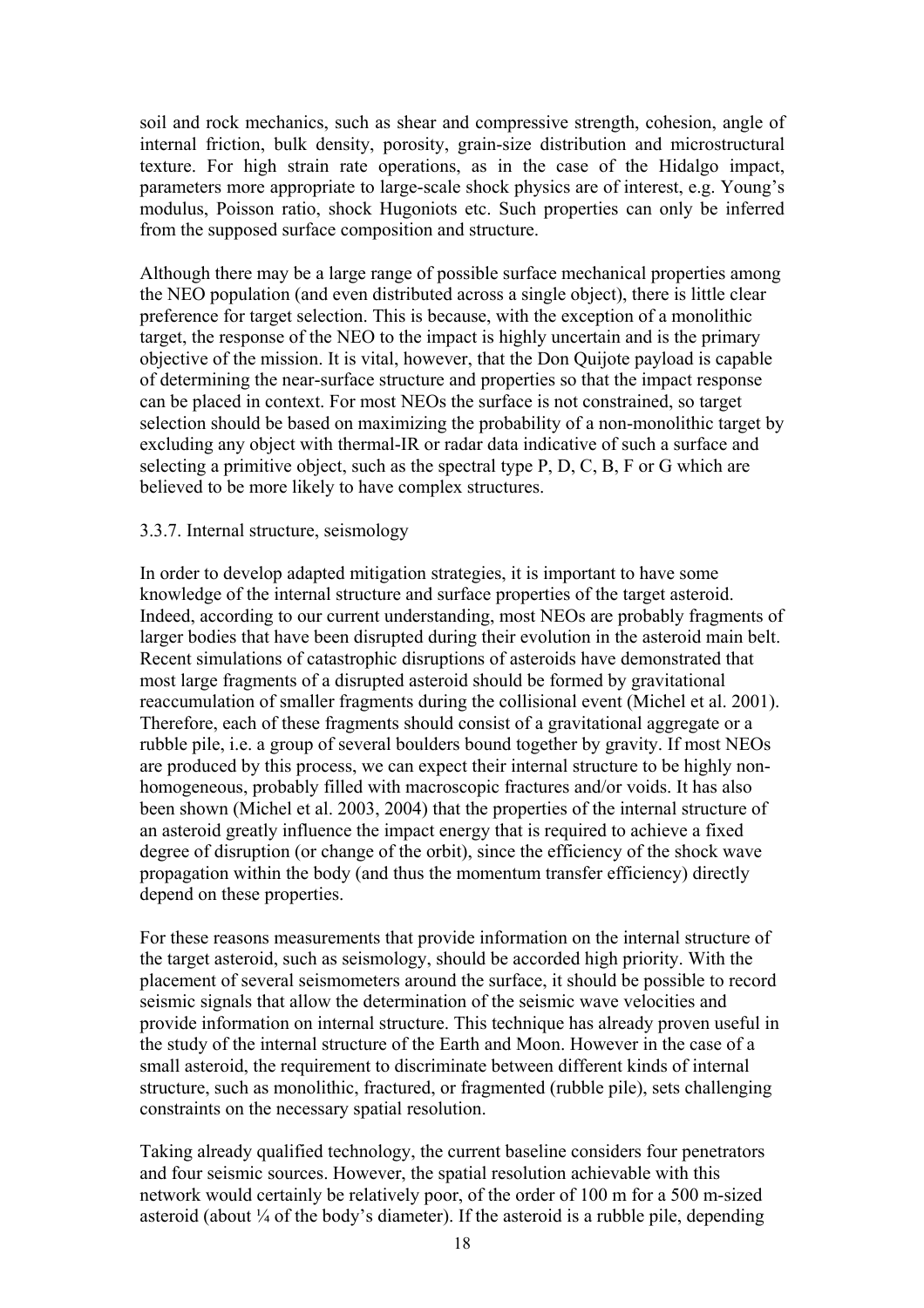resolution may well be insufficient to give a useful picture of its structure. To allow on the size of its components (of which we would have no advance knowledge) this unambiguous interpretation of the seismic data in terms of internal structure a spatial resolution of at most several meters may be necessary, which could only be achieved using low-mass seismic sensors based on new technologies. However, more development work and space qualification would be required before such sensors could be considered for Don Quijote.

A compromise solution may be to aim for a spatial resolution of some 10% of the would significantly increase the probability of obtaining useful information on the asteroid's internal structure. A higher operational frequency (of the order of 100 - 500 Hz) would allow the mass of the sensors to be reduced and would therefore increase object's diameter, which could be achieved using 10 high-frequency sensors and the number that could be carried.

However, it is important to emphasize that the aim of the mission is to test the applicability and efficiency of the overall Don Quijote "mitigation pre-cursor" learn about the internal structure of the particular NEO chosen as the target, but rather to learn how well seismology could be performed on an actual hazardous asteroid. So the question to be asked is: *what is the minimum scale of seismic network that will* presented here the answer probably lies in the region of  $5 - 10$  seismic sensors and a In summary, large uncertainties remain regarding the internal structure of small asteroids and consequently the spatial resolution required of a seismic network. strategy in providing exactly the information required for the design and implementation of a successful mitigation mission. In this sense, the aim is not to *enable us to decide if seismology presents a practical and effective method of obtaining the required mitigation-relevant information on internal structure?* (We can assume that in the event of a real mitigation pre-cursor mission to a threatening NEO the current financial constraints would not apply!) On the basis of the discussion similar number of sources. This should at least allow the sizes of the largest individual structural units of the asteroid to be estimated.

#### 3.4. Ground-based supporting observations

There are three periods during which Earth-based supporting observations might be considered: pre-launch, impact epoch and post-impact.

Pre-launch: This period would involve observations with the aim of providing information and a zeroth-order estimate of the albedo from optical-IR spectroscopy or high SNR multi-filter photometry, plus lightcurve measurements using CCD . measurements might be feasible using thermal-IR observations and/or radar imaging physical information on the target. Minimum requirements would be compositional photometry to obtain the rotational state. More accurate albedo and size

**Impact epoch:** Although Sancho will be performing *in-situ* observations of the impact, it may also be possible to observe the impact flash and heating of the impact released by the impact would aid in the calculation of the kinetic energy of the ejecta site from Earth if the geometry is favourable. An estimate of the thermal energy and the overall momentum transfer. The rate of cooling of the impact site may provide valuable information on the thermal properties of the surface and near-surface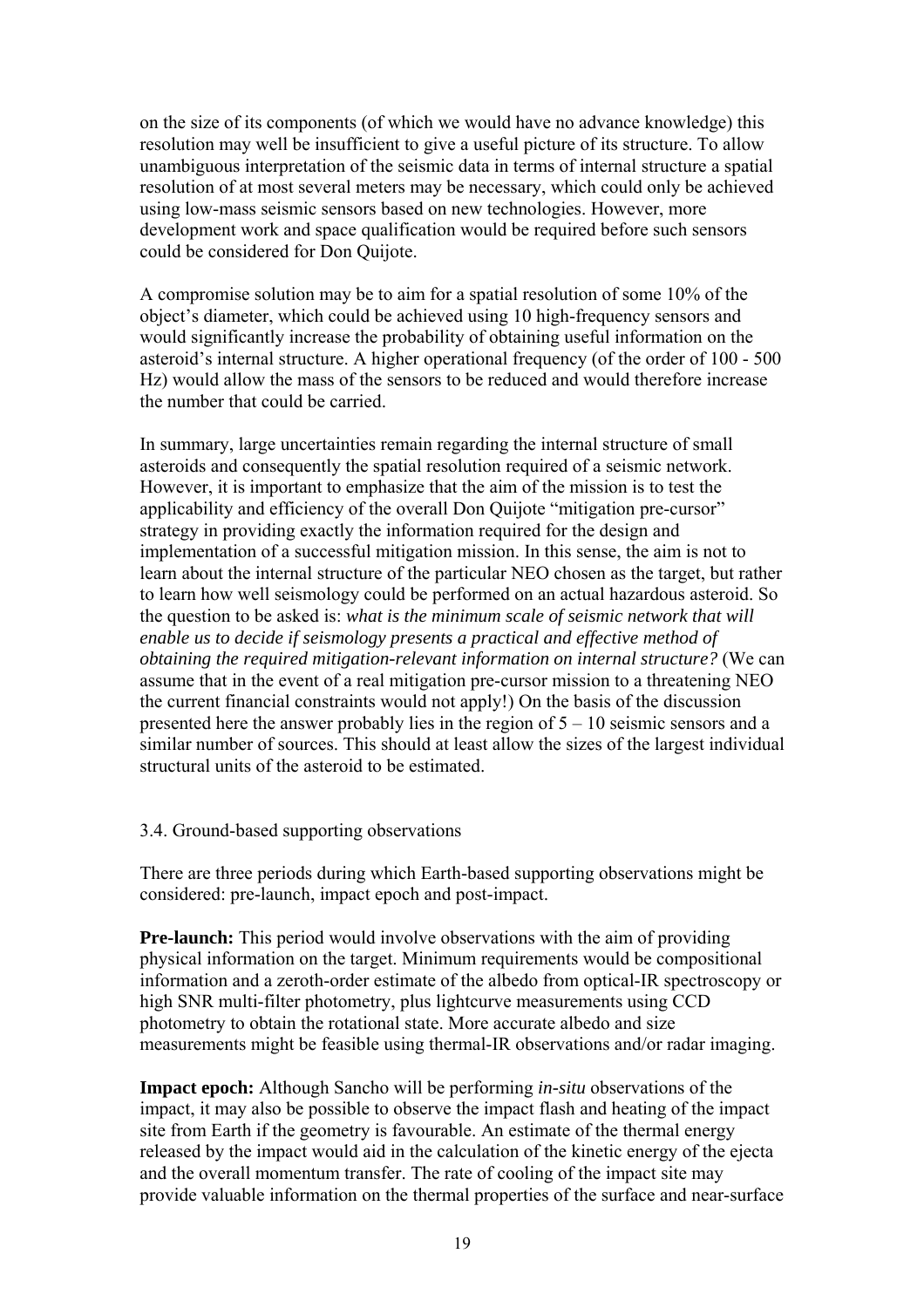material. This would require high-time-resolution observations in the optical, near-IR and thermal-IR.

telescopes, given favourable viewing geometry. Finally, but most importantly, optical astrometry and, if possible, radar observations pre- and post-impact could act as a **Post-impact:** Ejecta created by the impact may be visible using Earth-based optical backup to the Sancho measurement of the orbital change caused by the Hidalgo impact.

## **4. Target Selection**

Table 4.1 lists the candidate targets which satisfy the constraints discussed above, namely:

- Delta-V below 7 km/s. The most accessible are (65679) 1989 UQ, (10302) accessible, with values of delta-V in excess of 6 km/s are  $2002 AT<sub>4</sub>$ , 1988 1989 ML, and 1999 JU<sub>3</sub>, all with delta-V less than 5 km/s. The least TA and  $2001$  SG<sub>286</sub>.
- $H = 19 21$ .
- Taxonomic type consistent with low density (essentially  $D, P, C, B, F, G;$ some objects currently classified as X may also satisfy this criterion).

The taxonomic types and delta-V values (for Hohmann-like transfer trajectories) are from Bin zel et al. (2004).

perihelion distances of about 1.1 AU and 1.03 AU, respectively. The other possible targets include 3 Atens, 1992 BF,  $(65679)$  1989 UQ, and 2000 EW<sub>70</sub>, and 3 Apollos, Among the targets considered,  $(10302)$  1989 ML and 2002 AT<sub>4</sub> are Amors, with 1999JU<sub>3</sub>, 1988 TA, and 2001 SG<sub>286</sub>.

MOID is concerned. Their secular evolution, as computed by Gronchi and Milani  $(2001)$ , whose results are shown in the relevant pages of NEODyS The two Amors represent by far the best choice as far as the future behaviour of the (http://newton.dm.unipi.it/cgi-bin/neodys/neoibo), shows that no crossing of the Earth's orbit will take place for a long time in the future. As far as the other possibl e targets are concerned, the MOIDs of  $(65679)$  1989 UQ, 1999 JU<sub>3</sub> and 1988 TA are all decreasing in the near future, so these NEAs should therefore be excluded; those of 2000 EW<sub>70</sub> and 1992 BF are increasing. Finally, the MOID of 2001 SG<sub>286</sub> is currently very small, which also excludes this object from the list of preferred targets.

well determined, while those of 2000  $EW_{70}$ , 2002  $AT_4$ , 1988 TA, and 2001  $SG_{286}$  are poorly determined. In the next two years  $2000 \text{ EW}_{70}$  and  $2002 \text{ AT}_4$  could be The orbits of (10302) 1989 ML, (65679) 1989 UQ, 1999 JU3, and 1992 BF are all recovered, thus enabling much better determination of their orbits.

Depending on actual absolute magnitudes (H-values) and values of albedo, which are very uncertain for the targets considered here, some of the objects listed in Table 4.1 may breach the size constraint. In particular, with an H-value of  $19.23$  1999 JU<sub>3</sub> would be too massive by a factor ~5 if its albedo turned out to be very low. However, given the current large uncertainties in the H-values and albedos, the assumption of a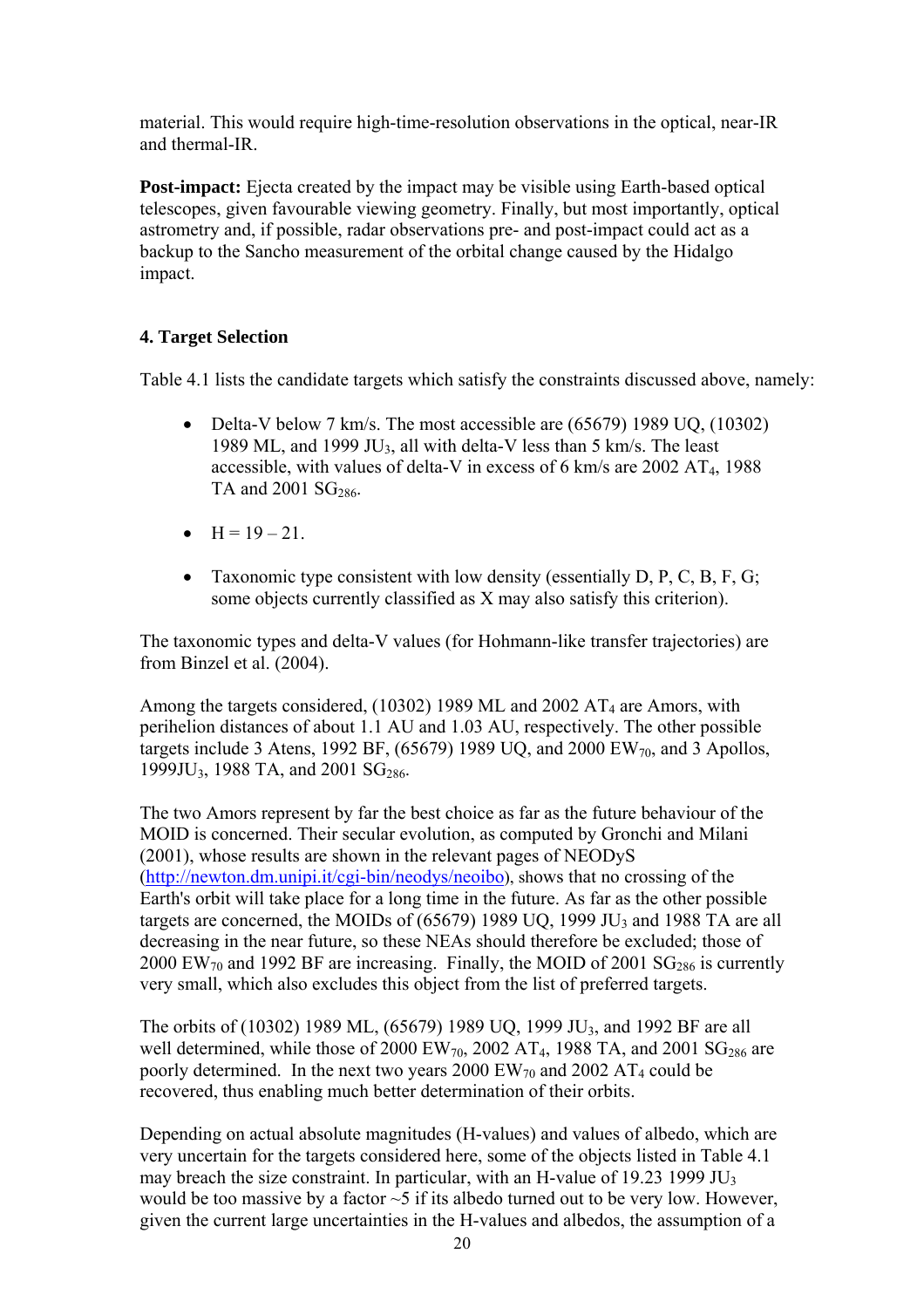diameter of 1989 ML is reduced from 570 m to 530 m). It is, however, clear that more accurate physical data on potential targets is required for final mission planning. For typical for NEAs in this size category, we recommend that for study purposes a more diameter of 500 m for the high priority targets is not unreasonable (for instance, taking albedo =  $0.1$ , and H = 19.5 for 1989 ML from the Minor Planet Center web service, instead of  $H = 19.35$  from the NEODyS service as given in Table 4.1, the the purposes of this study, 1989 ML has been taken as the nominal target. The taxonomic type of 1989 ML, does not constrain the mineralogy and albedo of this object. Moreover since the rotation period of 1989 ML (19 hr) is much longer than is typical rotation period is assumed, e.g. 6 hr.

types, shapes and rotation vectors will be necessary before a final selection is made. New candidate targets in the appropriate delta-V and H ranges may arise as a result of Ground-based observations of the candidate targets to constrain the albedos, spectral future discoveries and/or physical characterisation.

| Number | Name                  | P     | e     |                | H     | Del-V  | Taxon.        | $D(m)$ for     | Orb.   | <b>MOID</b> |
|--------|-----------------------|-------|-------|----------------|-------|--------|---------------|----------------|--------|-------------|
|        |                       | (vr)  |       | $(\text{deg})$ | (mag) | (km/s) | type          | $Pv=0.05, 0.1$ | type   |             |
| 10302  | 1989 ML               | 1.436 | 0.137 | 4.4            | 19.35 | 4.46   | X             | 800, 570       | Amor   | Large       |
| 65679  | 1989 UQ               | 0.875 | 0.265 | 1.3            | 19.3  | 4.04   | B             | 820, 580       | Aten   | Decr.       |
|        | 1988 TA               | 1.915 | 0.479 | 2.5            | 20.81 | 6.67   | $\mathcal{C}$ | 400, 290       | Apollo | Decr.       |
|        | 1992 BF               | 0.865 | 0.272 | 7.3            | 19.62 | 5.47   | Xc            | 710, 500       | Aten   | Incr.       |
|        | 1999 JU <sub>3</sub>  | 1.297 | 0.190 | 5.9            | 19.23 | 4.80   | Cg            | 850, 600       | Apollo | Decr.       |
|        | 2000 EW <sub>70</sub> | 0.908 | 0.321 | 5.4            | 21.20 | 5.47   | F             | 340, 240       | Aten   | Incr.       |
|        | 2001 $SG286$          | 1.588 | 0.348 | 7.8            | 20.93 | 6.67   | D             | 390, 275       | Apollo | V. low!     |
|        | 2002 AT <sub>4</sub>  | 2.549 | 0.447 | 1.5            | 20.96 | 6.58   | D             | 380, 270       | Amor   | Large       |

Table 4.1. Relevant characteristics of potential Don Quijote targets.

Notes: Orbital parameters and H values were taken from the NEODyS web site: http://newton.dm.unipi.it/cgi-bin/neodys/neoibo. The H-values have typical uncertainties of several tenths of a magnitude.

## **. Mitigation-Relevant Science Return 5**

We would expect the results from the Don Quijote mission to address the following questions:

#### *n? modificatio* 1. *How effective is a kinetic impact on a relatively porous, low-density body for orbit*

impact. The dynamical response of the NEO to Hidalgo's impact will be assessed by long-term observations from Sancho and ground-based facilities to detect the change in orbital motion (or provide a meaningful upper limit) and any change in spin vector. Don Quijote will provide direct observational evidence of the effects of a kinetic Imaging by Sancho of the impact process will provide the volume and speeds of ejecta to aid in the determination of the momentum change of the asteroid.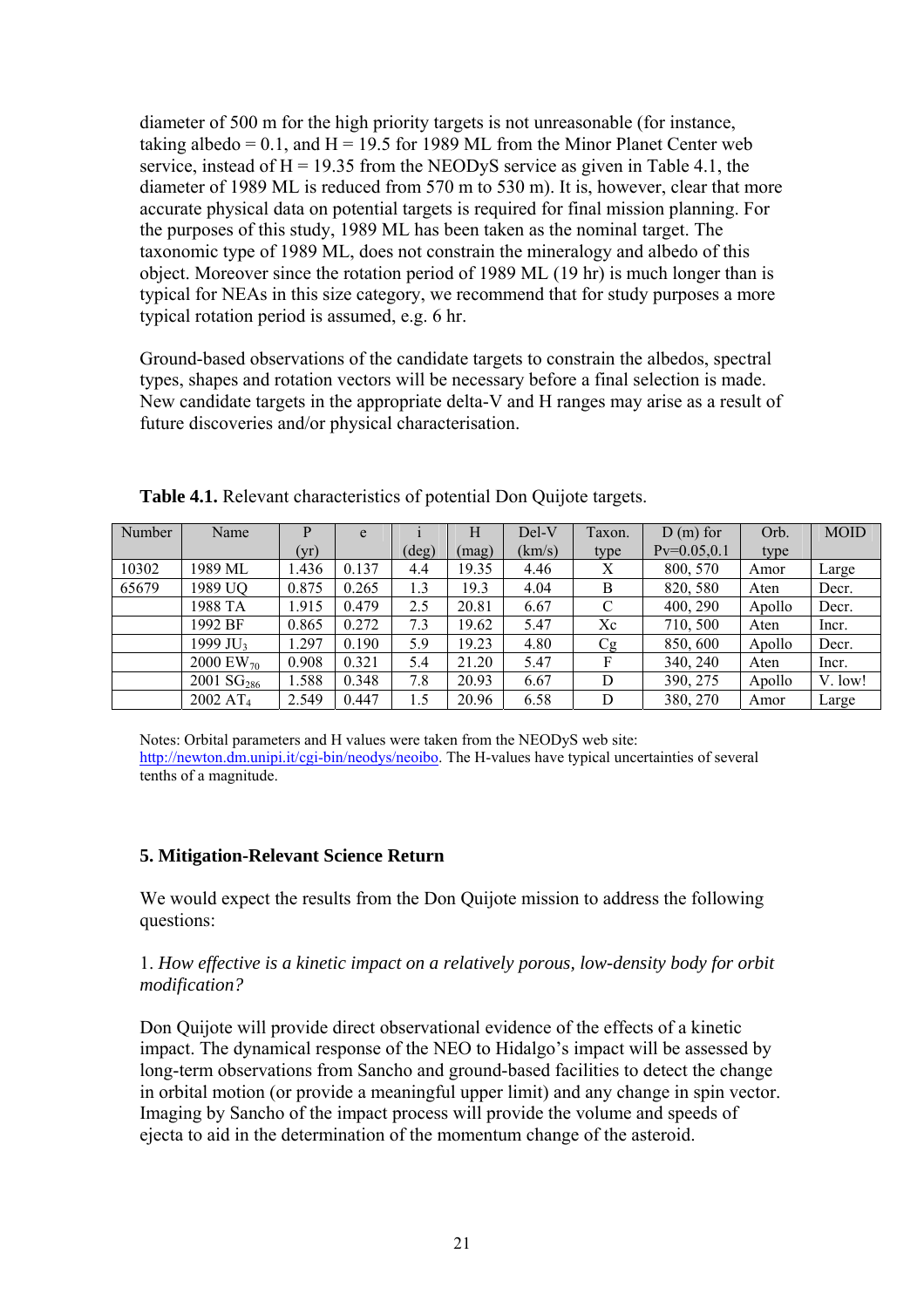#### . *Surface properties of a small asteroid: How much and what type of regolith is*  2 *present? Does the surface present a stable, robust base for the attachment of structures?*

The physical effects on the target of the Hidalgo impact (i.e. the impact cratering process itself) will be observed by Sancho. The crater formation process and resultant structure. Remote sensing of the Hidalgo impact site from Sancho will also provide morphology will provide valuable information to help determine the near surface clues on interior structure from crater morphology and the depth of regolith at the crater site. The following information on near-surface structure and physical properties can be obtained from images of the surface in general:

- the extent of regolith coverage,
- regolith cohesiveness from evidence of downslope movement,
	- indications of particle sizes from the scattering phase function,
- surface strength from the nature and maximum angle of surface relief,
- indications of subsurface structure from surface morphology (e.g. exposed bedrock, boulders etc),
- possible compositional heterogeneity from multicolour imaging or spectroscopy.

The penetrator deployment will provide information on the surface and subsurface properties, depending on what sensors are incorporated. The deceleration profile on entry will yield clues on regolith cohesion, texture and layering.

#### . *Internal structure of a small C-type asteroid: monolith, fractured body, rubble*  3 *pile?*

A seismometer network is complementary to both radar tomography and gravity field internal variations in bulk density. For many mitigation scenarios the response of the seismometer network baselined for Don Quijote may not give sufficient resolution to measurements. Radar tomography (not baselined for Don Quijote because of resource constraints) is more effective for determining the macroscopic structure of loose or porous material, while seismic studies are more suitable for examining variations in mechanical properties of consolidated material. Gravity field measurements from orbit, together with the object's shape, can provide an indication of any large-scale NEO's material to the technique employed depends on both the material's small-scale mechanical properties and, perhaps more critically, its larger-scale structure. This is the case at least for impulsive techniques, which involve mechanical failure of the material at high strain rate. Low-force techniques depend on the lower strain rate mechanical properties of only the near-surface material. While the limited derive the internal structure on the desired spatial scales, it will provide a test bed for the technique (see Section 3.2.7). Signals are provided by deployed seismic sources. Accelerometers will operate during the Hidalgo impact when the seismometers will be saturated.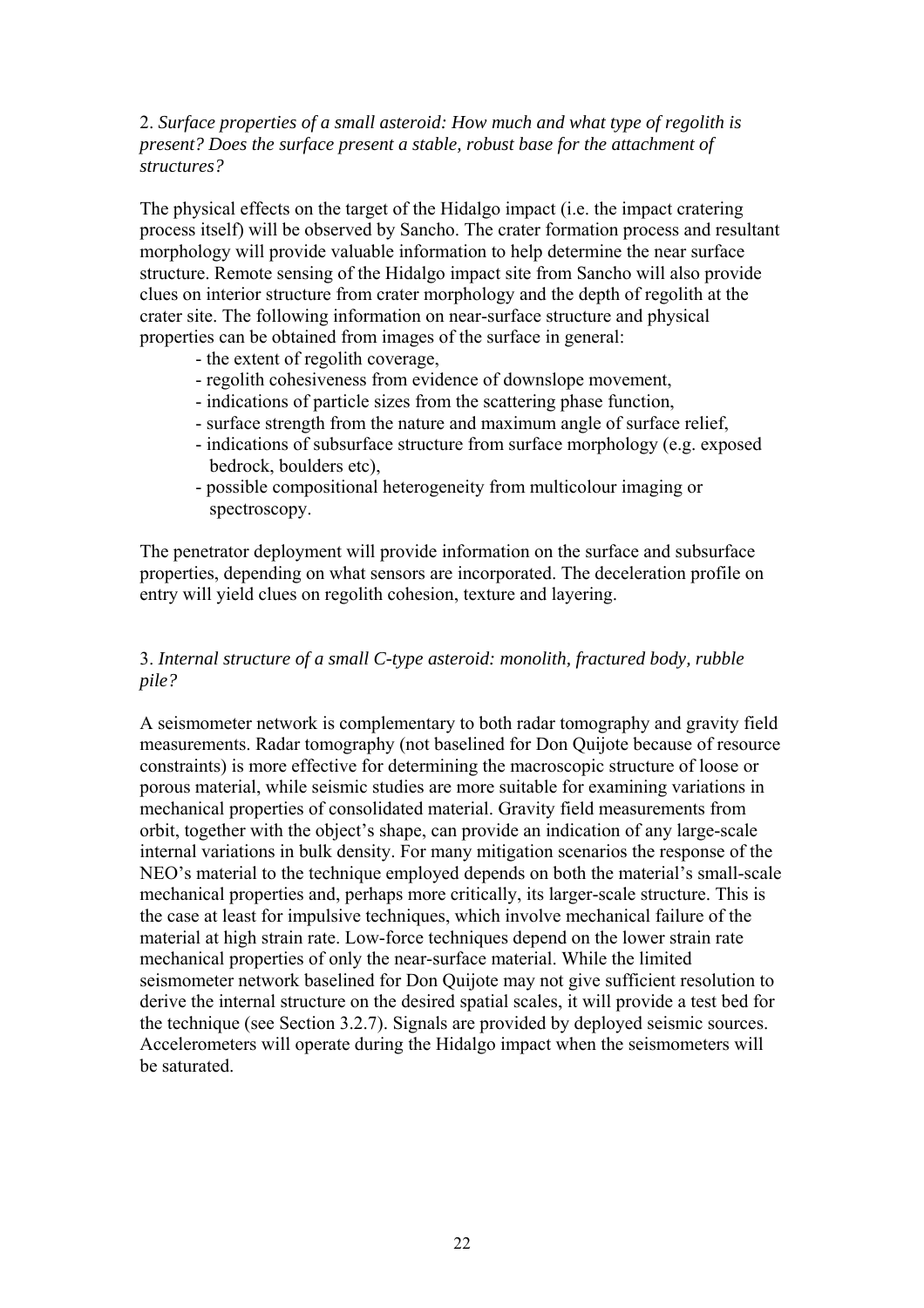4. *Thermal properties: Thermal cycling of penetrator or lander instruments? Magnitude of the Yarkovsky effect for highly accurate computations of an object's orbital evolution and impact predictions?* 

Information on the thermal properties of the target asteroid's surface is important for a number of reasons: 1. The insulating properties of the surface layer determine the surface thermal inertia. High values of thermal inertia are indicative of a bare rocky surface or a coarse regolith dominated by particles larger than a few centimetres. Low values of thermal inertia are associated with an insulating dusty regolith (see Section 3.2.5). Therefore measurements of thermal inertia provide information on the physical properties of the surface layer. 2. The question of what amount of thermal cycling penetrator or lander instruments will undergo is of particular relevance to seismometer operations since thermal creak in the penetrator itself may be a significant source of noise. 3. Due to the momentum of the thermal photons, there is a net reactive force associated with asymmetric thermal emission that can significantly influence the long-term evolution of a small asteroid's orbit. This phenomenon has become known as the Yarkovsky effect. The magnitude of the effect depends on the object's thermal inertia, albedo and size. For accurate calculation of the long-term orbital evolution of a NEO the Yarkovsky effect has to be taken into account.

Spatially resolved thermal-IR spectrometry would:

- measure the spatially resolved temperature distribution to derive surface thermal inertia, diagnostic of surface structure,
- assist in evaluation of the magnitude of the Yarkovsky effect for highly accurate computations of an object's orbital evolution and impact predictions.

Measurements of the subsurface temperature and its temporal variation by thermometers in the penetrators would complement the surface thermal radiometry for derivation of the asteroid thermal properties.

## 5. *How feasible are the required/proposed operational and measurement techniques?*

Don Quijote has an important role to play as a feasibility demonstrator for some of the special operational and measurement techniques required or proposed for a future mitigation pre-cursor mission or a mitigation mission per se. It will address such questions as:

- What are the hazards of operating a spacecraft in orbit around a small, irregular body?
- How feasible would it be to attach structures (e.g. a propulsion system) to the surface?
- How effective are the penetrators?
	- depth of penetration in a given material?
	- orientation relative to surface?
	- coupling with medium for seismic, thermal and other measurements?
- How effective are the seismic detectors? What scale of seismic network will be required?